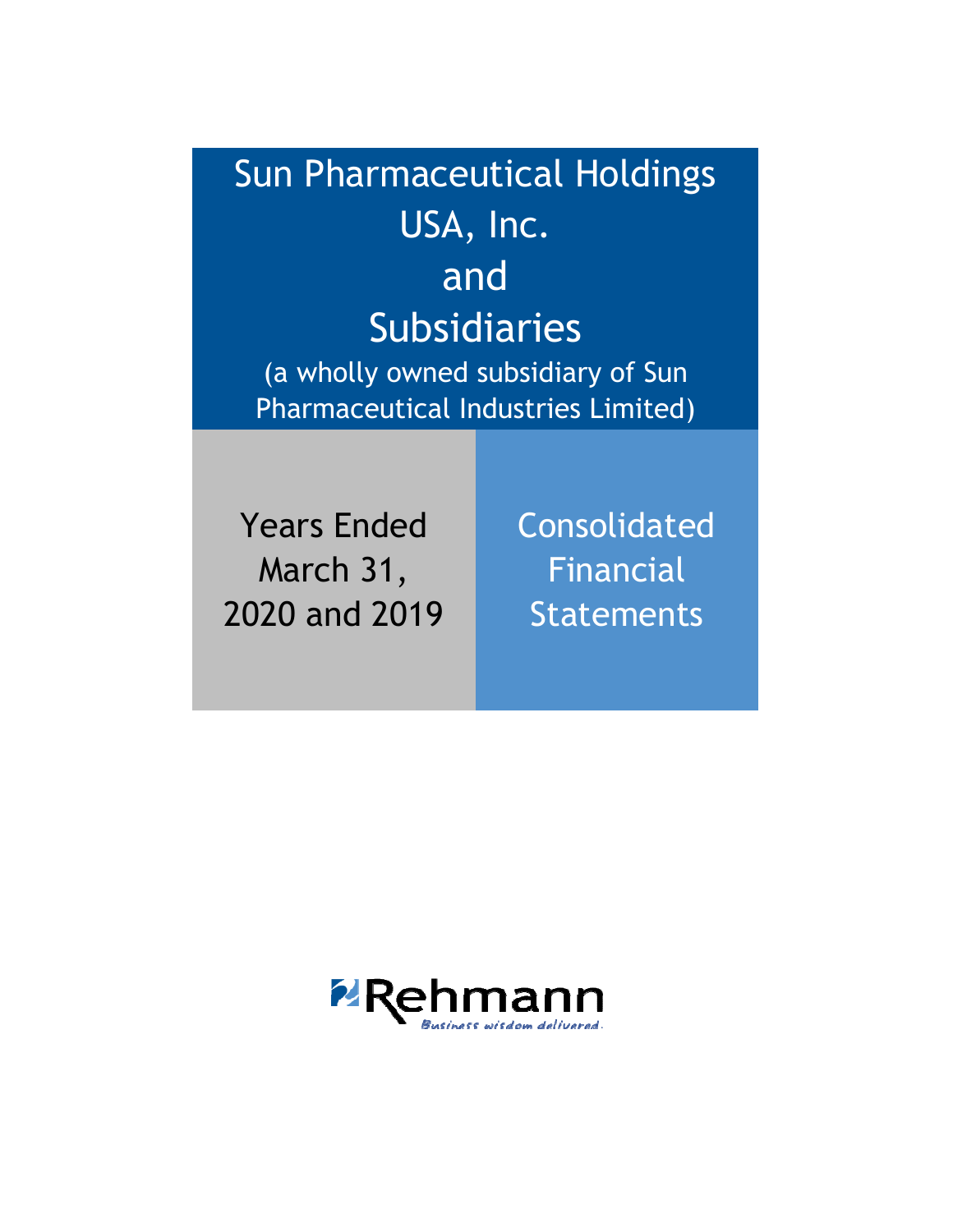# **Table of Contents**

|                                                                            | Page |
|----------------------------------------------------------------------------|------|
| <b>Independent Auditors' Report</b>                                        |      |
| <b>Financial Statements for the Years Ended</b><br>March 31, 2020 and 2019 |      |
| <b>Consolidated Balance Sheets</b>                                         | 3    |
| <b>Consolidated Statements of Income</b>                                   | 5    |
| Consolidated Statements of Shareholders' Equity                            | 6    |
| <b>Consolidated Statements of Cash Flows</b>                               | 7    |
| Notes to Consolidated Financial Statements                                 | 8    |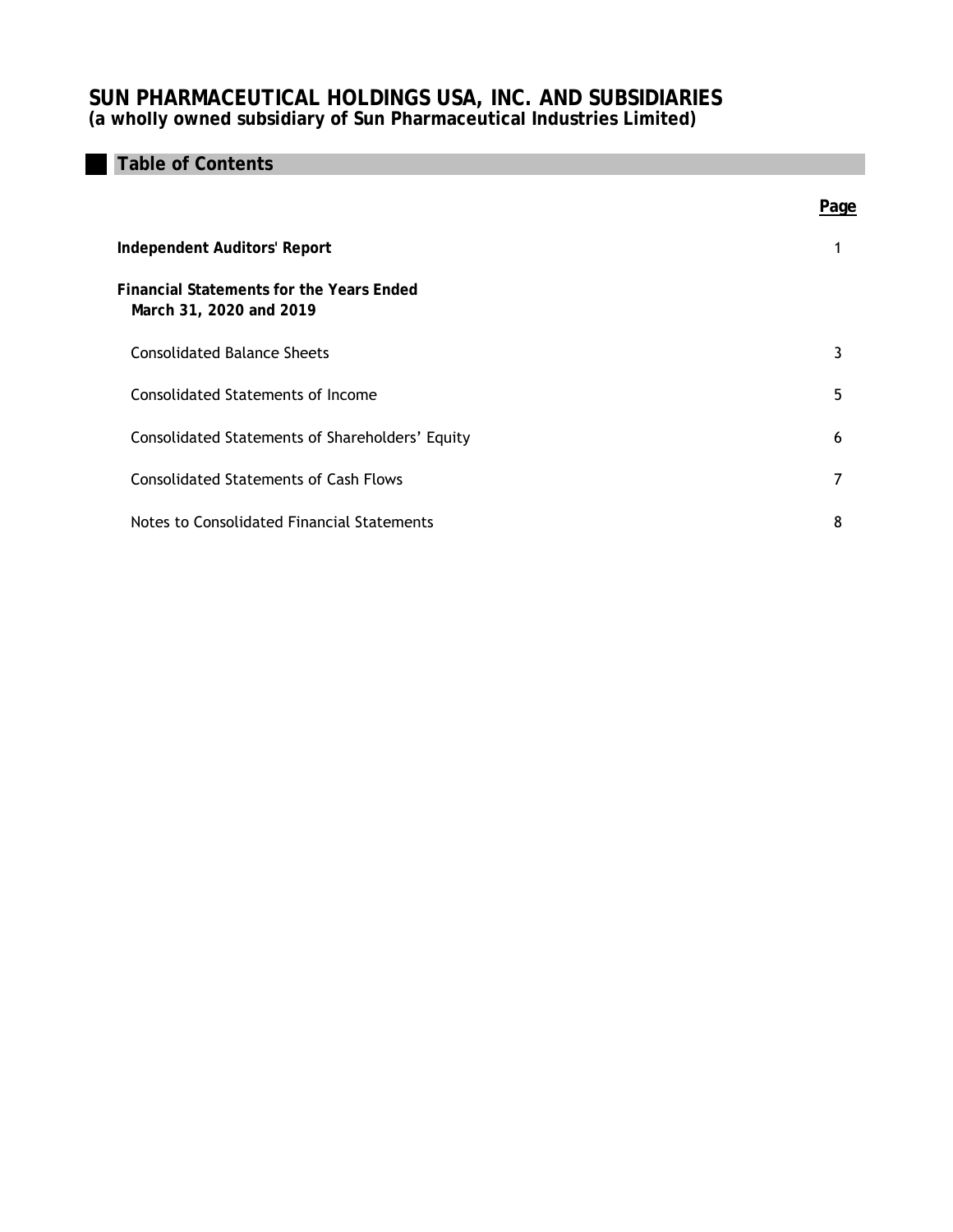# **ZRehmann**

**Rehmann Robson**

1500 W. Big Beaver Road 2nd Floor Troy, MI 48084 Ph: 248.952.5000 Fx: 248.952.5750 rehmann.com

# **INDEPENDENT AUDITORS' REPORT**

June 19, 2020

sun Fharmaceuticat no<br>Princeton, New Jersey Board of Directors and Shareholders Sun Pharmaceutical Holdings USA, Inc. and Subsidiaries

We have audited the accompanying consolidated financial statements of *Sun Pharmaceutical Holdings USA, Inc. and Subsidiaries* (the "Company"), which comprise the consolidated balance sheets as of March 31, 2020 and 2019, and the related consolidated statements of income, shareholders' equity, and cash flows for the years then ended, and the related notes to the consolidated financial statements.

# *Management's Responsibility for the Consolidated Financial Statements*

Management is responsible for the preparation and fair presentation of these consolidated financial statements in accordance with accounting principles generally accepted in the United States of America; this includes the design, implementation, and maintenance of internal control relevant to the preparation and fair presentation of consolidated financial statements that are free from material misstatement, whether due to fraud or error.

# *Independent Auditors' Responsibility*

Our responsibility is to express an opinion on these consolidated financial statements based on our audits. We conducted our audits in accordance with auditing standards generally accepted in the United States of America. Those standards require that we plan and perform the audit to obtain reasonable assurance about whether the consolidated financial statements are free from material misstatement.

An audit involves performing procedures to obtain audit evidence about the amounts and disclosures in the consolidated financial statements. The procedures selected depend on auditor judgment, including the assessment of the risks of material misstatement of the consolidated financial statements, whether due to fraud or error. In making those risk assessments, the auditor considers internal control relevant to the Company's preparation and fair presentation of the consolidated financial statements in order to design audit procedures that are appropriate in the circumstances, but not for the purpose of expressing an opinion on the effectiveness of the Company's internal control. Accordingly, we express no such opinion. An audit also includes evaluating the appropriateness of accounting policies used and the reasonableness of significant accounting estimates made by management, as well as evaluating the overall presentation of the consolidated financial statements.

We believe that the audit evidence we have obtained is sufficient and appropriate to provide a basis for our audit opinion.

Rehmann is an independent member of Nexia International.

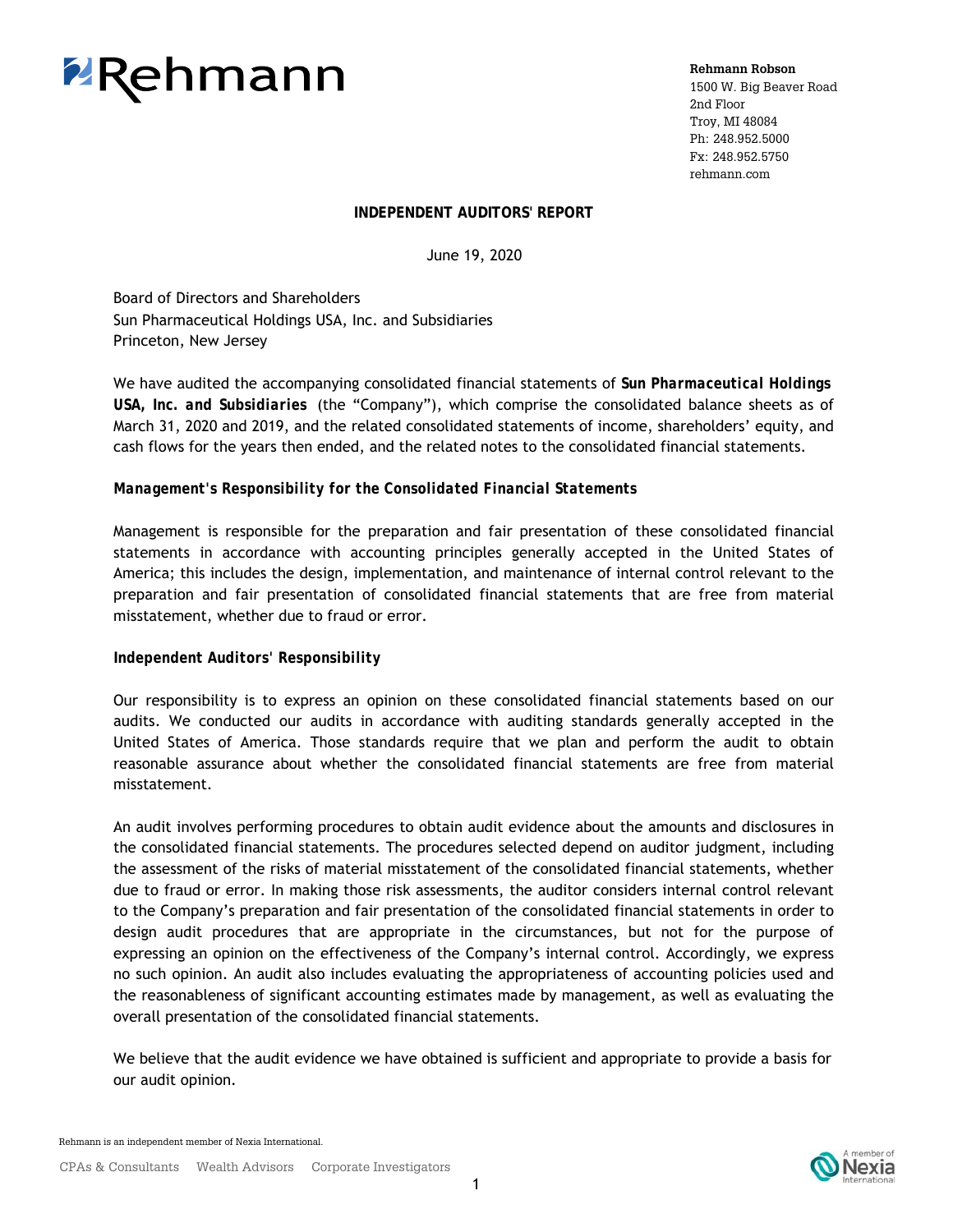# *Opinion*

In our opinion, the consolidated financial statements referred to above present fairly, in all material respects, the consolidated financial position of *Sun Pharmaceutical Holdings USA, Inc. and Subsidiaries* as of March 31, 2020 and 2019, and the consolidated results of their operations and their cash flows for the years then ended in accordance with accounting principles generally accepted in the United States of America.

# *Change in Accounting Principle*

As described in Note 1, during the year ended March 31, 2020 the Company implemented a recent accounting principle related to the recognition and disclosure of leased assets. Our opinion is not modified with respect to this matter.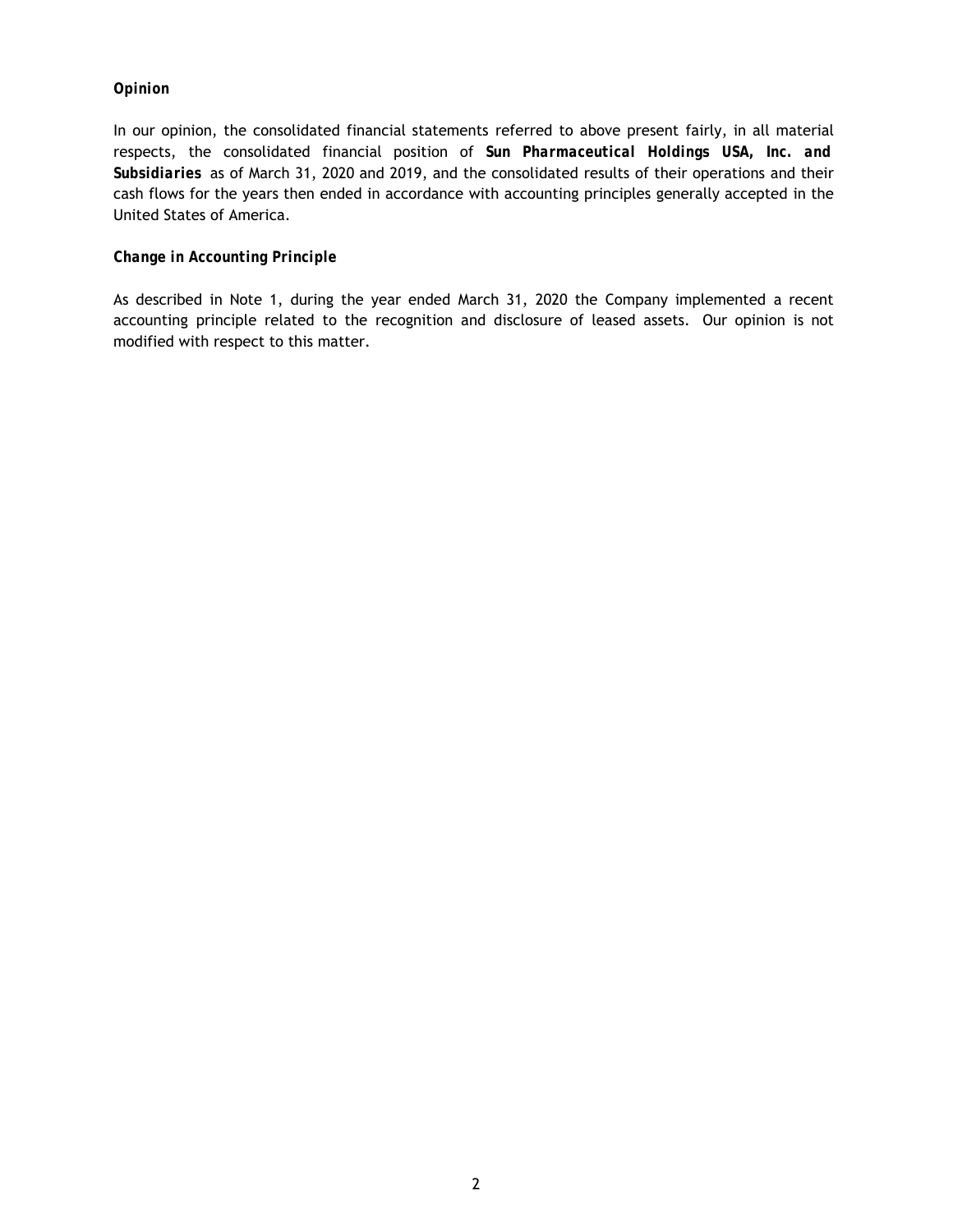# **Consolidated Balance Sheets**

*(amounts in thousands)* 

|                                                       | March 31 |                   |    |                   |
|-------------------------------------------------------|----------|-------------------|----|-------------------|
|                                                       |          | 2020              |    | 2019              |
| <b>ASSETS</b>                                         |          |                   |    |                   |
| <b>Current assets</b>                                 | \$       |                   |    |                   |
| Cash and cash equivalents<br>Accounts receivable, net |          | 34,407<br>489,971 | \$ | 58,623<br>529,766 |
| Due from related parties                              |          | 278,407           |    | 135,210           |
| Inventories                                           |          | 328,231           |    | 343,625           |
| Refundable income taxes                               |          | 518               |    | 1,355             |
| Prepaid expenses and deposits                         |          | 12,923            |    | 15,320            |
|                                                       |          |                   |    |                   |
| <b>Total current assets</b>                           |          | 1,144,457         |    | 1,083,899         |
| Property, plant and equipment                         |          |                   |    |                   |
| Land                                                  |          | 2,365             |    | 2,365             |
| Buildings and improvements                            |          | 108,913           |    | 110,135           |
| Equipment                                             |          | 194,325           |    | 179,543           |
| Furniture and fixtures                                |          | 6,745             |    | 6,119             |
| Vehicles                                              |          | 15,700            |    | 16,864            |
| Construction in process                               |          | 20,898            |    | 25,575            |
| Total                                                 |          | 348,946           |    | 340,601           |
| Less accumulated depreciation                         |          | 188,329           |    | 177,517           |
| Net property, plant and equipment                     |          | 160,617           |    | 163,084           |
| Investments                                           |          |                   |    |                   |
| Marketable equity securities                          |          | 160,949           |    | 262,588           |
| Nonmarketable equity securities                       |          | 10,159            |    | 7,361             |
| Interests in unconsolidated subsidiaries              |          | 94,999            |    | 107,565           |
| Convertible notes                                     |          | 12,000            |    | 11,100            |
| <b>Total investments</b>                              |          | 278,107           |    | 388,614           |
| Operating lease assets                                |          | 10,619            |    |                   |
| Goodwill                                              |          | 80,579            |    | 80,579            |
| Other intangible assets, net                          |          | 49,940            |    | 89,360            |
| Deferred income taxes                                 |          | 29,282            |    | 15,909            |
| <b>Total assets</b>                                   | \$       | 1,753,601         | \$ | 1,821,445         |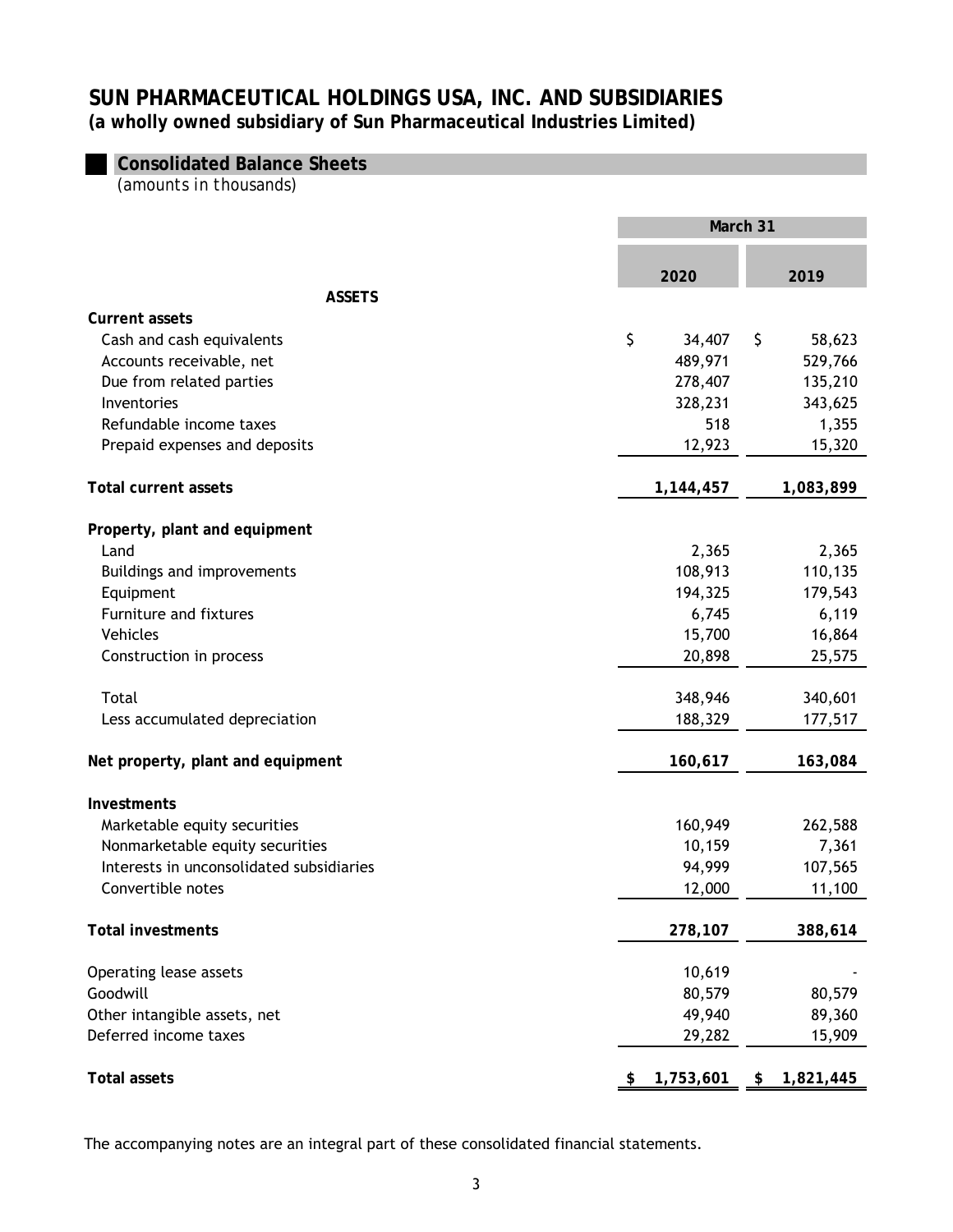# **Consolidated Balance Sheets**

*(amounts in thousands)* 

|                                                            | March 31 |         |    |         |  |
|------------------------------------------------------------|----------|---------|----|---------|--|
|                                                            |          | 2020    |    | 2019    |  |
| <b>LIABILITIES AND SHAREHOLDERS' EQUITY</b>                |          |         |    |         |  |
| <b>Current liabilities</b>                                 |          |         |    |         |  |
| Short-term borrowings                                      | \$       | 230,000 | \$ | 370,000 |  |
| Accounts payable - trade                                   |          | 101,758 |    | 114,287 |  |
| Accrued expenses                                           |          | 221,927 |    | 156,936 |  |
| Contingent liability related to acquisition                |          | 6,250   |    | 6,250   |  |
| Current portion of operating lease obligations             |          | 1,654   |    |         |  |
| Current portion of finance lease obligations               |          | 3,877   |    | 4,551   |  |
| <b>Total current liabilities</b>                           |          | 565,466 |    | 652,024 |  |
|                                                            |          |         |    |         |  |
| Advances from affiliate                                    |          | 320,304 |    | 312,387 |  |
| Operating lease obligations, net of current portion        |          | 9,544   |    |         |  |
| Finance lease obligations, net of current portion          |          | 9,856   |    | 13,337  |  |
| <b>Total liabilities</b>                                   |          | 905,170 |    | 977,748 |  |
| Commitments and contingencies (Notes 1, 7, 12, 13, and 16) |          |         |    |         |  |
| Shareholders' equity                                       |          |         |    |         |  |
| Controlling interest                                       |          |         |    |         |  |
| Common stock                                               |          |         |    |         |  |
| Additional paid-in capital                                 |          | 543,880 |    | 543,880 |  |
| Retained earnings                                          |          | 280,773 |    | 277,062 |  |
| Total controlling interest                                 |          | 824,653 |    | 820,942 |  |
| Affiliated interest                                        |          | 23,778  |    | 22,755  |  |
|                                                            |          |         |    |         |  |
| Total shareholders' equity                                 |          | 848,431 |    | 843,697 |  |
|                                                            |          |         |    |         |  |

Total liabilities and shareholders' equity **be a set of the set of the set of the set of the set of the set of the set of the set of the set of the set of the set of the set of the set of the set of the set of the set of t**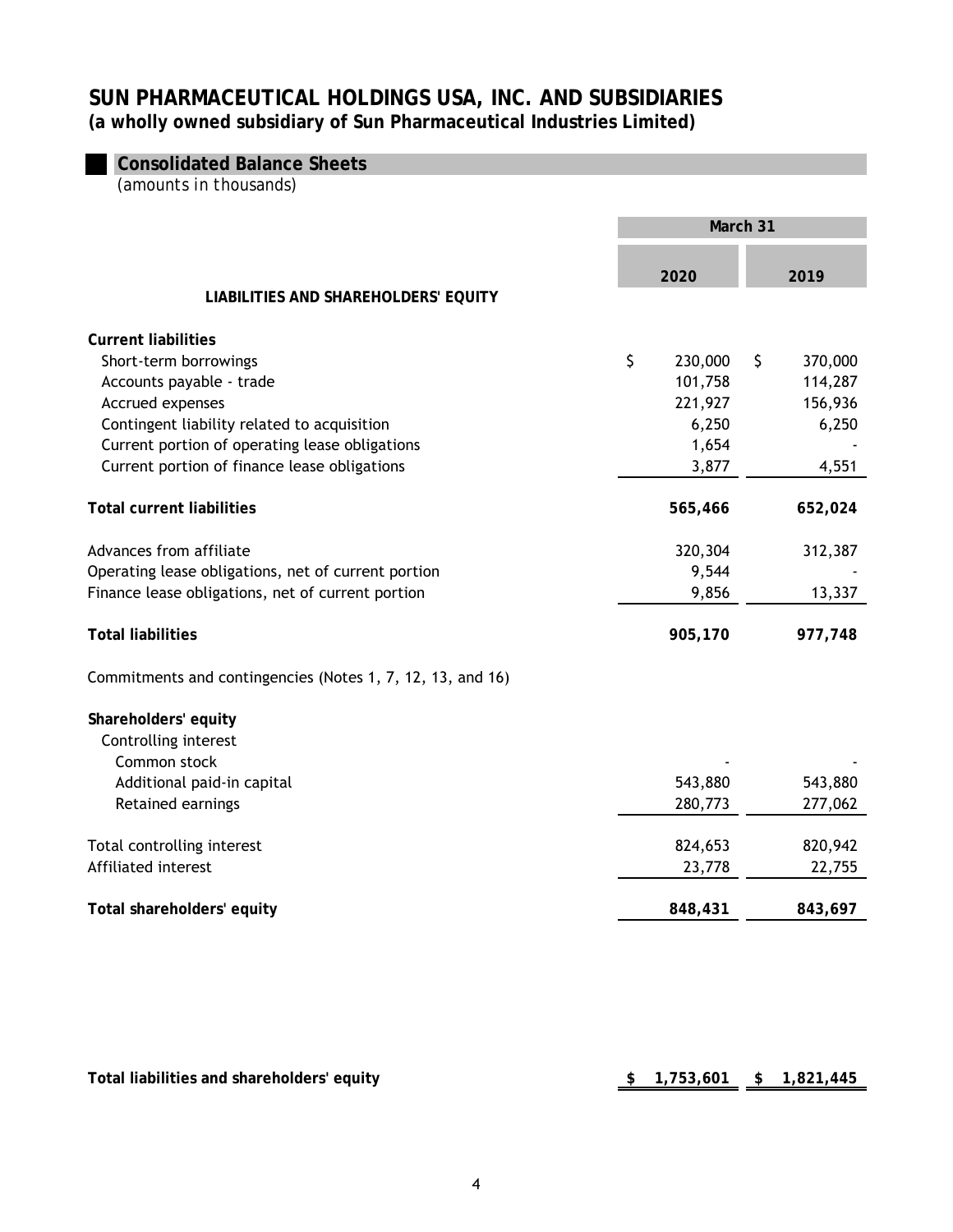# **Consolidated Statements of Income**

*(amounts in thousands)* 

|                                                                                                                                                                                                                                        | <b>Year Ended March 31</b>                       |    |                                                         |  |
|----------------------------------------------------------------------------------------------------------------------------------------------------------------------------------------------------------------------------------------|--------------------------------------------------|----|---------------------------------------------------------|--|
|                                                                                                                                                                                                                                        | 2020                                             |    | 2019                                                    |  |
| <b>Sales</b><br>Other operating revenue                                                                                                                                                                                                | \$<br>987,245<br>8,571                           | \$ | 985,478<br>13,059                                       |  |
| <b>Total revenue</b>                                                                                                                                                                                                                   | 995,816                                          |    | 998,537                                                 |  |
| Cost of goods sold<br>Selling, general and administrative expenses<br>Research and development costs<br>(Gain) loss on disposal of property, plant, and equipment                                                                      | 676,690<br>158,869<br>31,401<br>(1, 587)         |    | 611,327<br>312,893<br>42,042<br>7,920                   |  |
| Operating income                                                                                                                                                                                                                       | 130,443                                          |    | 24,355                                                  |  |
| Other (expense) income<br>Interest expense<br>Dividend and interest income<br>(Losses) gains on equity securities<br>Equity in earnings from unconsolidated subsidiaries<br>Gain on sale of intangible asset<br>Other (expense) income | (22, 788)<br>983<br>(101, 470)<br>8,639<br>(372) |    | (20, 675)<br>30,924<br>48,894<br>21,323<br>148<br>4,576 |  |
| Other (expense) income, net                                                                                                                                                                                                            | (115,008)                                        |    | 85,190                                                  |  |
| Income before income taxes                                                                                                                                                                                                             | 15,435                                           |    | 109,545                                                 |  |
| Income taxes                                                                                                                                                                                                                           | 8,527                                            |    | 15,856                                                  |  |
| Net income                                                                                                                                                                                                                             | 6,908                                            |    | 93,689                                                  |  |
| Net income attributable to affiliated interest                                                                                                                                                                                         | 1,032                                            |    | 2,832                                                   |  |
| Net income attributable to controlling interest                                                                                                                                                                                        | \$<br>5,876                                      | \$ | 90,857                                                  |  |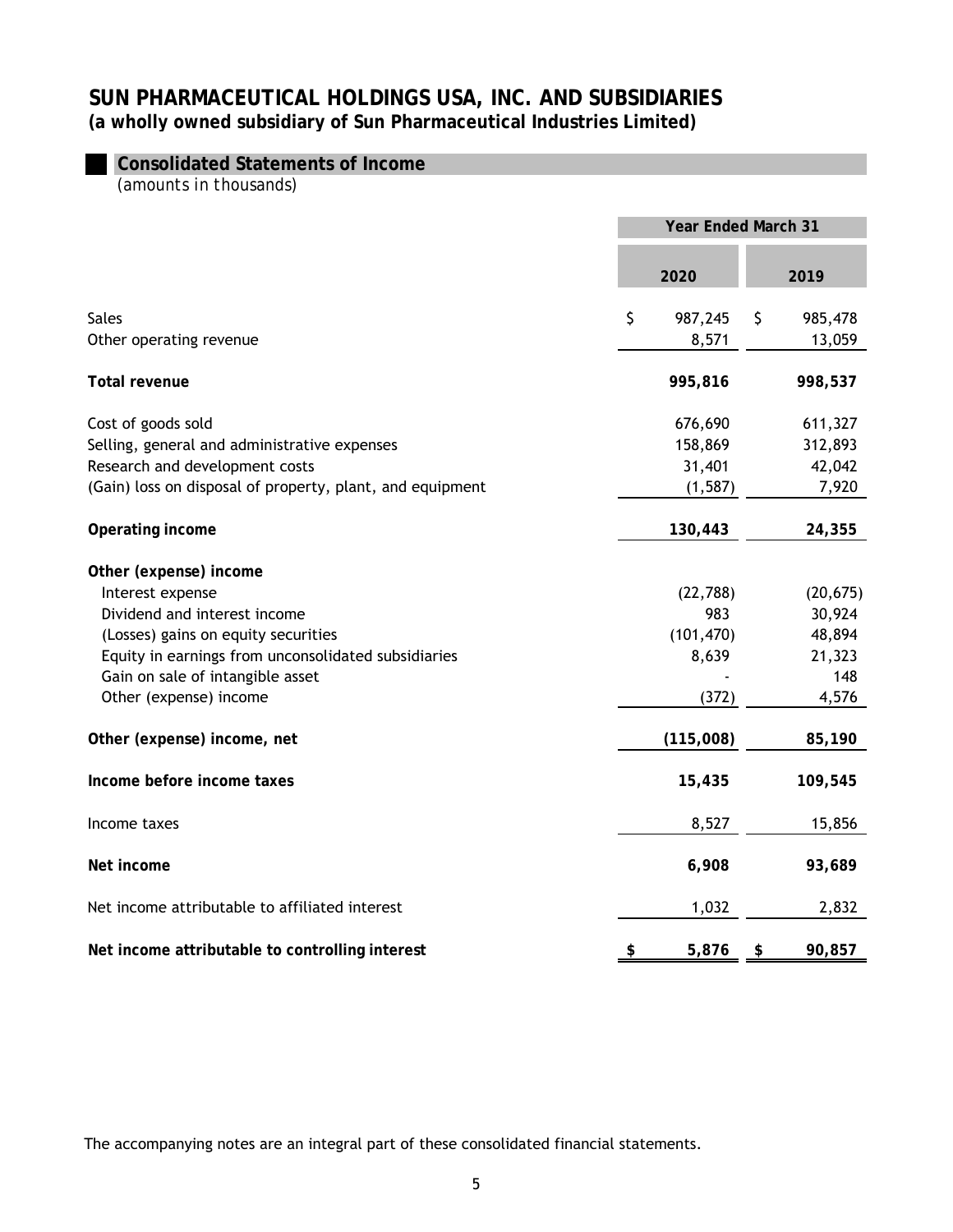# **Consolidated Statements of Shareholders' Equity**

*(in thousands except share data)* 

|                                                                 | Additional<br>Other<br><b>Common Stock</b><br>Paid-in<br>Retained |    | Accumulated<br>Comprehensive | <b>Affiliated</b><br>Interest in | <b>Total</b><br>Shareholders' |                                |              |               |
|-----------------------------------------------------------------|-------------------------------------------------------------------|----|------------------------------|----------------------------------|-------------------------------|--------------------------------|--------------|---------------|
|                                                                 | Shares Amount                                                     |    |                              | Capital                          | Earnings                      | Income                         | Subsidiary   | <b>Equity</b> |
| Balances,<br>April 1, 2018                                      | 1                                                                 | \$ |                              | \$543,880                        | 26,588<br>\$                  | 19,276<br>\$                   | 15,304<br>\$ | 605,048<br>\$ |
| Net income                                                      |                                                                   |    |                              |                                  | 90,857                        |                                | 2,832        | 93,689        |
| Cumulative effect of change in<br>accounting principle (Note 2) |                                                                   |    |                              |                                  | 162,010                       | (19, 276)                      | 4,619        | 147,353       |
| Distributions                                                   |                                                                   |    |                              |                                  | (2, 393)                      |                                |              | (2, 393)      |
| Balances,<br>March 31, 2019                                     | 1                                                                 |    | $\overline{\phantom{a}}$     | 543,880                          | 277,062                       |                                | 22,755       | 843,697       |
| Net income                                                      |                                                                   |    |                              |                                  | 5,876                         |                                | 1,032        | 6,908         |
| Cumulative effect of change in<br>accounting principle (Note 1) |                                                                   |    |                              |                                  | (305)                         |                                | (9)          | (314)         |
| Distributions                                                   |                                                                   |    |                              |                                  | (1, 860)                      |                                |              | (1, 860)      |
| Balances,<br>March 31, 2020                                     | 1                                                                 | \$ |                              | \$543,880                        | \$280,773                     | \$<br>$\overline{\phantom{0}}$ | 23,778<br>\$ | 848,431<br>\$ |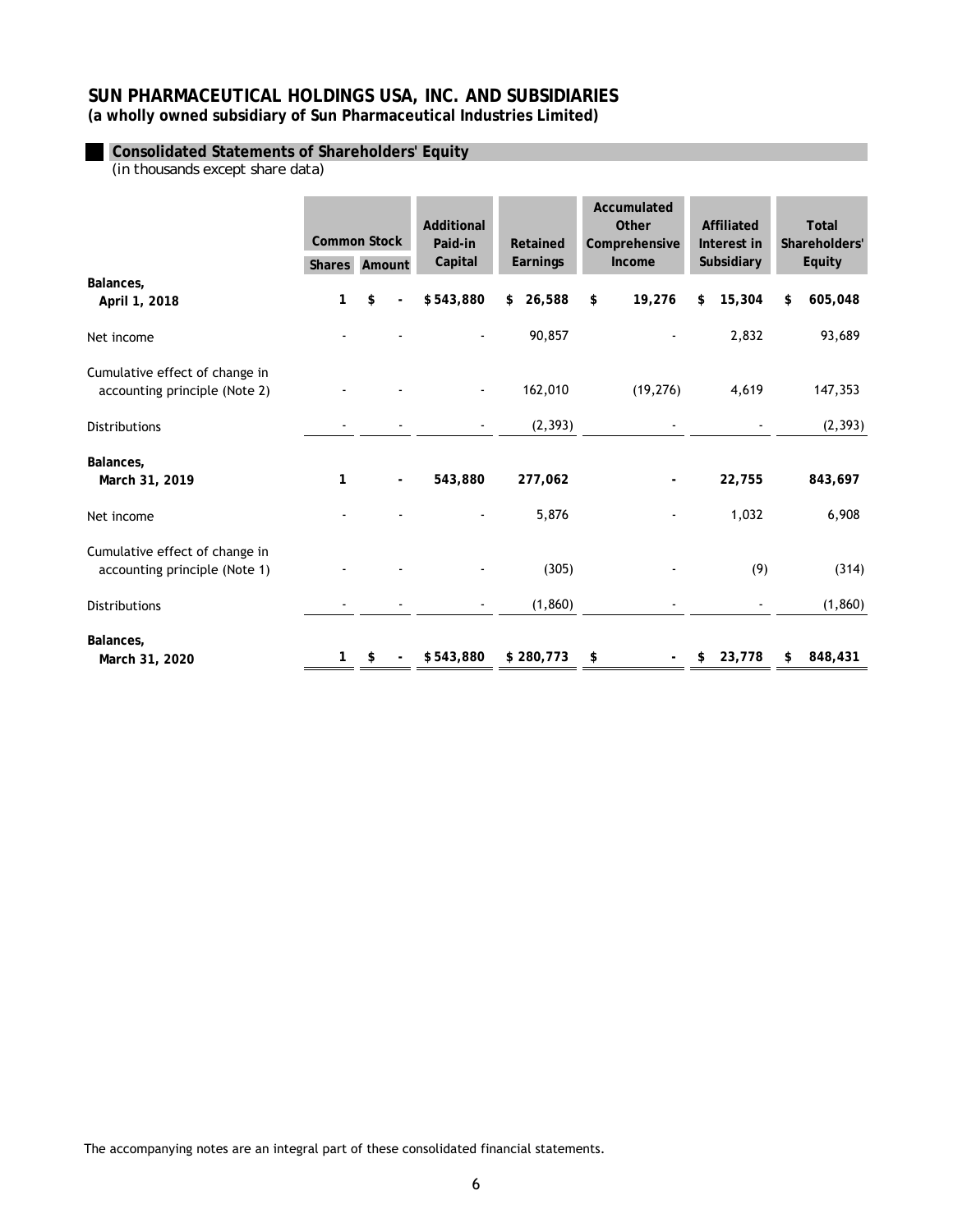**Consolidated Statements of Cash Flows**

*(in thousands)* 

|                                                             | Year Ended March 31 |            |            |            |
|-------------------------------------------------------------|---------------------|------------|------------|------------|
|                                                             |                     | 2020       |            | 2019       |
| Cash flows from operating activities                        |                     |            |            |            |
| Net income                                                  | \$                  | 6,908      | \$         | 93,689     |
| Adjustments to reconcile net income to net cash provided by |                     |            |            |            |
| (used in) operating activities                              |                     |            |            |            |
| Depreciation                                                |                     | 20,794     |            | 26,916     |
| Amortization                                                |                     | 39,420     |            | 39,741     |
| Losses (gains) on equity securities                         |                     | 101,470    |            | (48, 894)  |
| Equity in earnings from unconsolidated subsidiaries         |                     | (8,639)    |            | (21, 323)  |
| Stock dividend from investee                                |                     |            |            | (913)      |
| (Gain) loss on disposal of property, plant, and equipment   |                     | (1, 587)   |            | 7,920      |
| Gain on sale of intangible asset                            |                     |            |            | (148)      |
| Deferred income taxes                                       |                     | (13, 289)  |            | 12,891     |
| Allowance for (recovery of) doubtful accounts               |                     | 233        |            | (1,633)    |
| Changes in operating assets and liabilities                 |                     |            |            |            |
| which provided (used) cash                                  |                     |            |            |            |
| Accounts receivable                                         |                     | 39,562     |            | (175, 443) |
| Due from related parties                                    |                     | (143, 197) |            | (135, 210) |
| Inventories                                                 |                     | 15,394     |            | (47, 932)  |
| Refundable income taxes                                     |                     | 837        |            | 1,308      |
| Prepaid expenses and deposits                               |                     | 2,397      |            | 34,754     |
| Accounts payable                                            |                     | (12, 529)  |            | (59, 992)  |
| Accrued expenses                                            |                     | 64,991     |            | (3, 425)   |
| Lease obligations                                           |                     | (1,024)    |            |            |
| Net cash provided by (used in) operating activities         |                     | 111,741    |            | (277, 694) |
| Cash flows from investing activities                        |                     |            |            |            |
| Purchases and construction of property, plant and equipment |                     | (10, 883)  |            | (17, 969)  |
| Investment in unconsolidated entities                       |                     | (3, 335)   |            | (6, 111)   |
| Distributions from unconsolidated subsidiaries              |                     | 21,911     |            | 5,831      |
| Issuance of convertible note                                |                     | (900)      |            | (4, 100)   |
| Proceeds on disposal of property, plant, and equipment      |                     |            |            | 17,678     |
| Proceeds from sale of intangible assets                     |                     |            |            | 344        |
| Net cash provided by (used in) investing activities         |                     | 6,793      |            | (4, 327)   |
| Cash flows from financing activities                        |                     |            |            |            |
| Proceeds from short-term bank borrowings                    |                     | 20,000     |            | 210,000    |
| Net repayment of line of credit borrowings                  |                     | (160,000)  |            | (100,000)  |
| Net advances from affiliates                                |                     | 7,917      |            | 138,011    |
| Repayment of long-term debt                                 |                     |            |            | (16, 733)  |
| Repayment of lease obligations                              |                     | (8, 807)   |            | (8,974)    |
| Distributions                                               |                     | (1, 860)   |            | (2, 393)   |
| Net cash (used in) provided by financing activities         |                     | (142, 750) |            | 219,911    |
| Net decrease in cash and cash equivalents                   |                     | (24, 216)  |            | (62, 110)  |
| Cash and cash equivalents, beginning of year                |                     | 58,623     |            | 120,733    |
| Cash and cash equivalents, end of year                      | \$                  | 34,407     | <u>_\$</u> | 58,623     |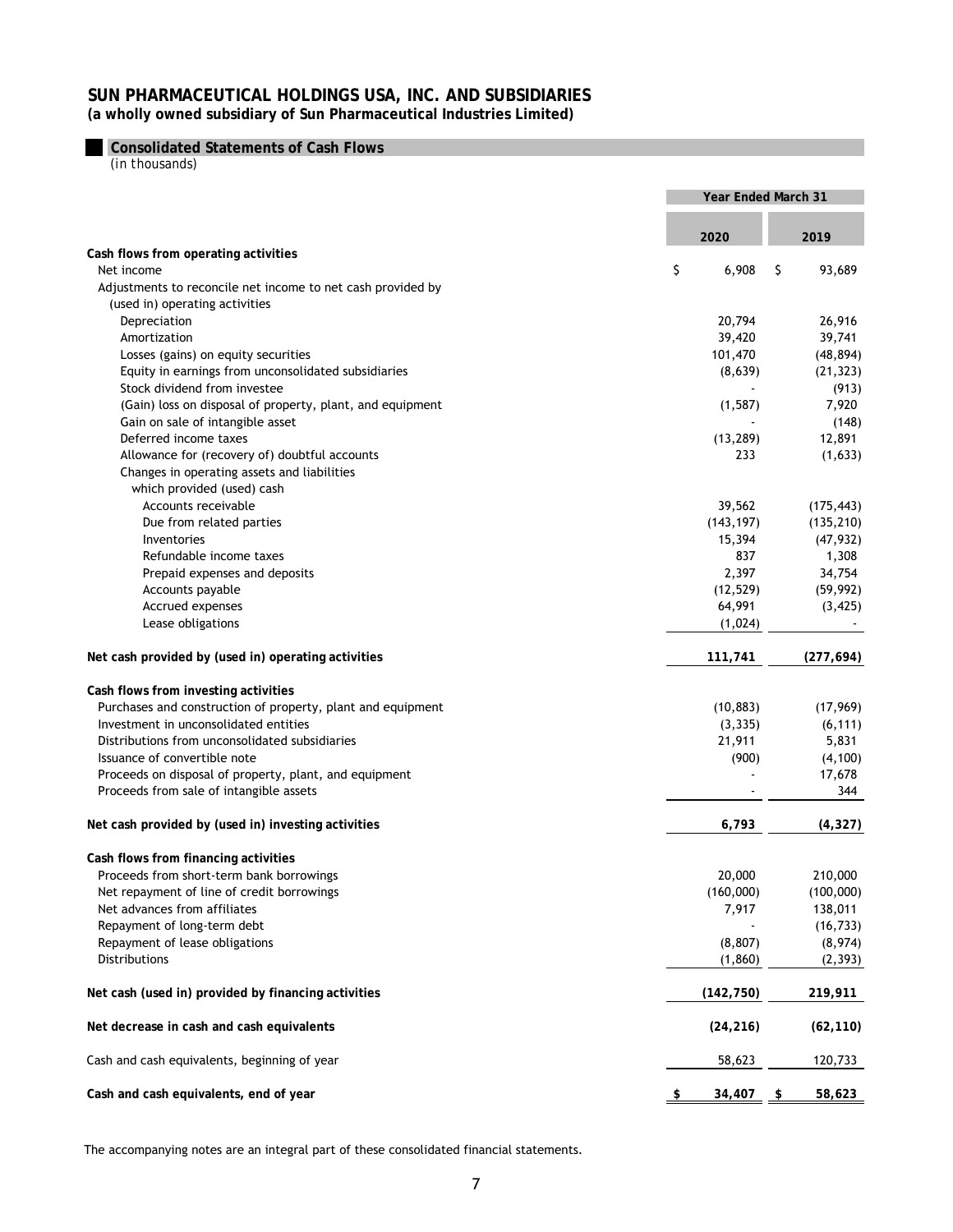# **Notes to Consolidated Financial Statements**

# **1. NATURE OF BUSINESS, BASIS OF PRESENTATION AND SUMMARY OF SIGNIFICANT ACCOUNTING POLICIES**

*(amounts in thousands)*

#### *Organization, Basis of Presentation, and Nature of Business*

*Sun Pharmaceutical Holdings USA, Inc.* ("Sun Holding"), with headquarters in Princeton, New Jersey, is a wholly-owned subsidiary of Sun Pharmaceutical Industries Limited ("Sun Limited"), a specialty pharmaceutical business organized under the laws of, and based in, India. Sun Holding has no operating activities. All operating activities are carried out by its subsidiaries; Sun Pharmaceutical Industries, Inc. and subsidiaries ("Sun"), which is 97% owned by Sun Holding and 3% by Sun Limited, and Ranbaxy, Inc. and subsidiaries ("Ranbaxy"), which is wholly owned by Sun Holding (collectively, "Sun Pharma" or the "Company").

The Company develops, licenses, manufactures, markets and distributes generic and brand prescription and over-the-counter pharmaceuticals to the nation's largest wholesalers, distributors, warehousing and non-warehousing chain drugstores and managed care providers, throughout the United States, Canada and Puerto Rico. The process of developing a line of proprietary drugs requires approvals by the United States Food and Drug Administration ("FDA") of Abbreviated New Drug Applications ("ANDAs") for generic drugs and New Drug Applications ("NDAs") for brand drugs. The Company distributes various products exclusively for Sun Limited and also Company-owned products (those products for which the Company owns the ANDAs) manufactured in its own facilities as well as by Sun Limited and other third parties. Generic products are intended to treat a variety of disorders including, but not limited to, hypertension, arthritis, epilepsy, diabetes, depression, cancer and pain management. The Company has brand products which currently are primarily intended to treat patients related to dermatology. The Company has divisions for the distribution of various proprietary brand products in the therapeutic categories of ophthalmology, dermatology (biologics), oncology and neurology.

Subsidiaries of Sun Pharmaceutical Industries, Inc. include:

Chattem Chemicals, Inc. ("Chattem"), a wholly owned subsidiary, is based in Chattanooga, Tennessee. Chattem is primarily engaged in the business of manufacturing Active Pharmaceutical Ingredients ("APIs"), surfactants and aluminum performance additives.

Mutual Pharmaceutical Company Inc. ("Mutual"), a wholly owned subsidiary that was based in Philadelphia, Pennsylvania. In June 2016, Mutual sold its real property and operating assets. At the same time, Mutual entered into a manufacturing contract agreement with the new owners to manufacture certain of the drugs previously manufactured by the Company. The term of the agreement is two years with provisions for extensions.

DUSA Pharmaceuticals Inc. ("DUSA"), a wholly owned subsidiary, is based in Wilmington, Massachusetts, and is primarily engaged in the business of manufacturing and marketing branded dermatology formulations and medical devices used for treatment of dermatological conditions.

Pharmalucence Inc. ("Pharmalucence") a wholly owned subsidiary is based in Billerica, Massachusetts. Pharmalucence manufactures its own line of generic injectable radiopharmaceuticals and sells to radiopharmacies and distributors. It also provides contract and private label formulation development and manufacturing services of parenteral products in either liquid or lyophilized form.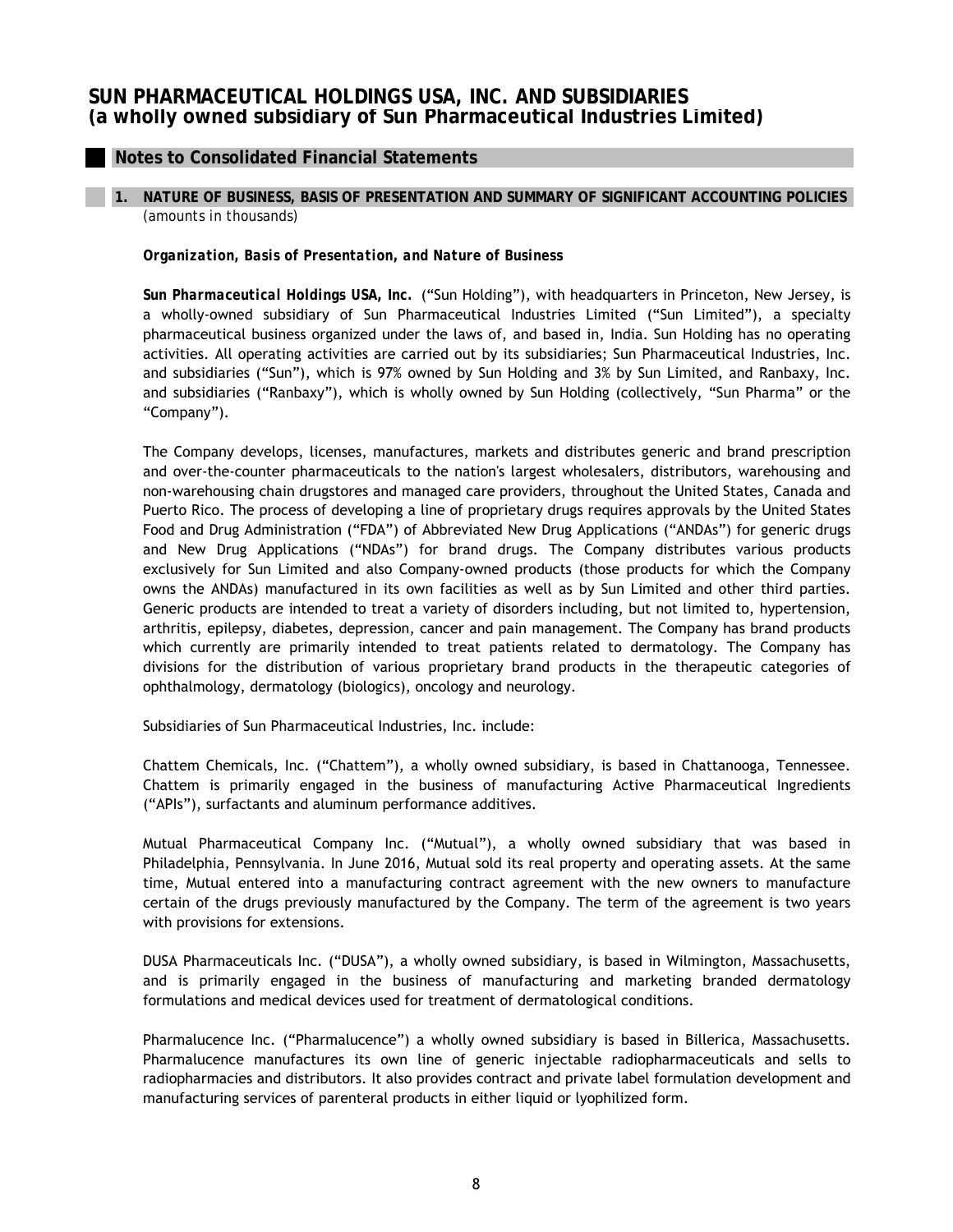Taro Development Corporation ("TDC"), a wholly owned subsidiary, is based in New York and has a wholly owned subsidiary, Morley & Company, also based in New York. Neither of these entities had operating activity in Fiscal 2020 or 2019.

Sun's manufacturing facilities are located in Cranbury, New Jersey; Chattanooga, Tennessee; and Wilmington, Massachusetts, and Billerica, Massachusetts. The Company also has warehouses and executive offices in these locations.

Subsidiaries of Ranbaxy include:

Ohm Laboratories, Inc. ("Ohm") a wholly owned subsidiary is based in New Brunswick, New Jersey, and has two manufacturing locations in New Jersey and one warehouse in New Brunswick.

InSite Vision Incorporated ("InSite") a wholly owned subsidiary is based in Alameda, California and develops products to treat eye problems: ocular infection, pain and inflammation in ocular surgery and glaucoma.

Ranbaxy Signature L.L.C. ("Signature") is a 67.5% owned joint venture. Signature has the rights to a diabetic product that is marketed and distributed through Ranbaxy Labs.

#### *Principles of Consolidation*

The consolidated financial statements, which are the responsibility of management, have been prepared in conformity with accounting principles generally accepted in the United States of America (US GAAP). The consolidated financial statements are prepared in the functional currency of US dollars and include the accounts of consolidated subsidiaries. All significant intercompany accounts and transactions have been eliminated in consolidation.

#### *Use of Estimates*

The preparation of consolidated financial statements in conformity with US GAAP requires management to make estimates and assumptions that affect the reported amounts of assets and liabilities and disclosure of contingent assets and liabilities at the dates of the consolidated financial statements and the reported amounts of revenues and expenses during the reporting years. Actual results could differ from those estimates. Significant estimates include, but are not limited to, realization of deferred tax assets, provisions for estimated customer returns, discounts, rebates, coupons and other price adjustments, including customer chargebacks (see "Revenue Recognition" below), valuation of inventories, valuation of investments, determination of useful lives and potential impairment of property, plant and equipment and intangible assets and other long-lived assets.

#### *Cash and Cash Equivalents*

Cash and cash equivalents consist of demand deposits in banks, cash on hand and all highly liquid investments purchased with an original maturity of three months or less. The Company invests its excess cash primarily in deposits with major banks and in other high quality short-term liquid money market investments. During the normal course of business, the Company may maintain cash on deposit in excess of federally insured limits with financial institutions. The Company maintains a policy of making investments only with institutions with at least an investment grade credit rating.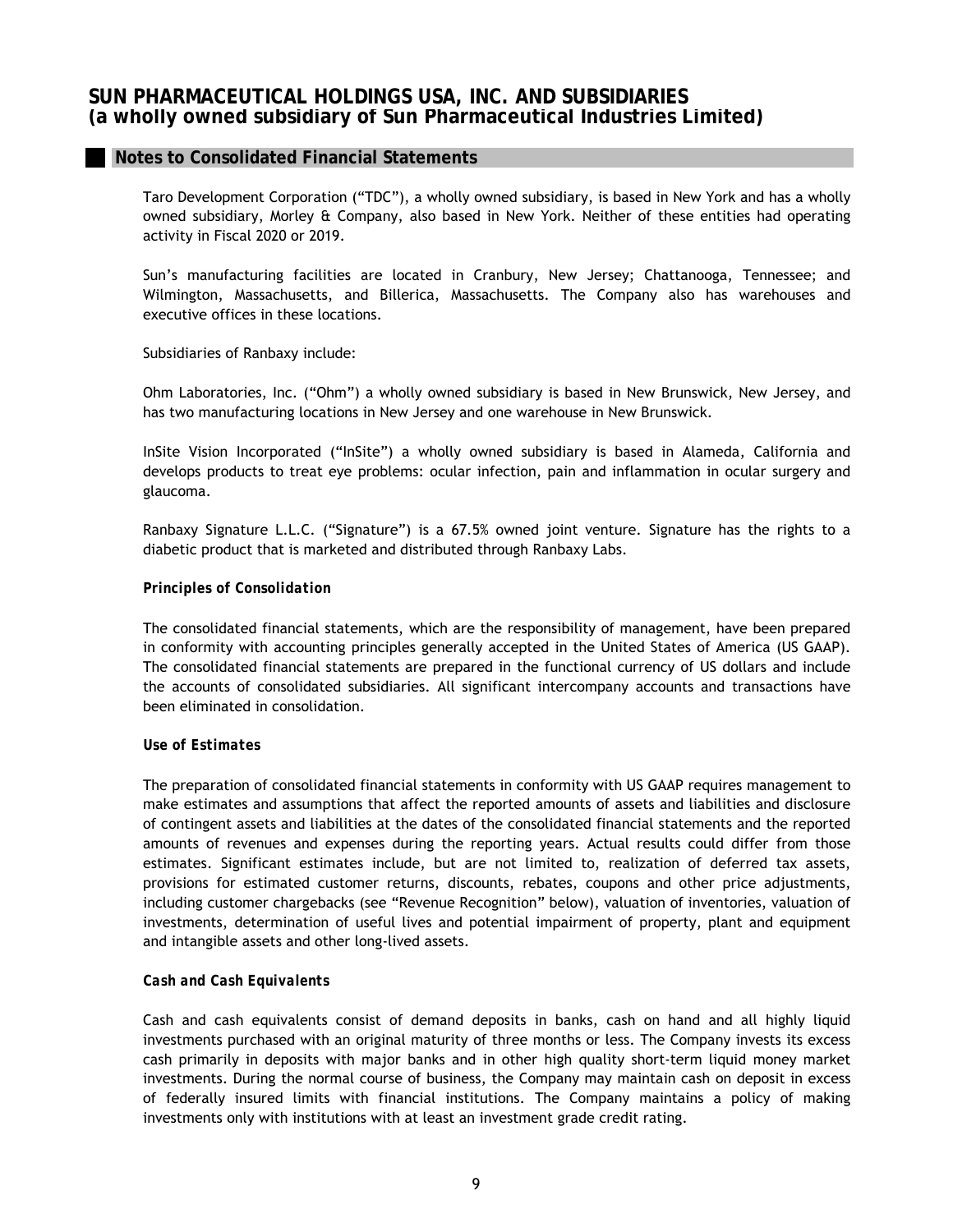## **Notes to Consolidated Financial Statements**

#### *Investments*

The Company invests in equity securities of public and private companies to promote business and strategic objectives. These investments, although long-term, are generally focused on the development of these individual drugs and are not intended to be ongoing relationships.

Marketable equity securities are equity securities with readily determinable fair value that are measured and recorded at fair value on a recurring basis with changes in fair value, whether realized or unrealized, recorded through the consolidated statement of income. Sun, through its subsidiary TDC, holds 2,333,802 shares of Taro Pharmaceutical Industries, Ltd. ("Taro"). Sun Limited, along with several of its subsidiaries, holds the majority of the common shares of Taro. The American Depository Shares of Taro are traded on the New York Stock Exchange. Management does not intend to sell the securities of this affiliate in the near future since such interests were acquired as strategic investments by Sun Limited and its subsidiaries.

Investee companies that are not consolidated, but over which the Company exercises significant influence, are accounted for using the equity method of accounting. Whether or not the Company exercises significant influence with respect to an Investee depends on an evaluation of several factors including, among others, representation on the Investee company's board of directors, and ownership level, which is generally a 20% to 50% interest in the voting securities for corporate entities and between 5% and 50% interest in the voting securities for noncorporate entities. Under the equity method of accounting, an Investee's underlying accounts are not reflected within the Company's consolidated balance sheets and consolidated income statements; rather, the Company's share of the earnings or losses of the Investee is reflected in the caption ''Equity in earnings from unconsolidated subsidiaries'' in the consolidated statements of income. The Company's carrying value in an equity method Investee is reflected in the caption "Interests in unconsolidated subsidiaries" on the consolidated balance sheets.

Nonmarketable equity securities are equity securities without readily determinable fair values that are not accounted for under the consolidation or the equity method of accounting. Management has elected the measurement alternative for these investments that do not have readily determined fair values. Under this alternative, such investments are measured at cost minus impairment, if any, plus or minus changes resulting from qualifying observable price changes in orderly transactions for an identical or similar investment of the same issuer. At March 31, 2020, the Company has outstanding capital commitments of approximately \$3,180 to these investees.

Realized and unrealized gains and losses resulting from changes in fair value or the sale of equity investments are reported as "(Losses) gains on equity securities" on the consolidated statements of income. All (losses) gains recognized in Fiscal 2020 and 2019 are unrealized.

#### *Convertible Notes*

During Fiscal 2018, the Company converted a \$7,000 advance to one of its development stage investees into a convertible note. The convertible note matures in February 2020. Interest accrues at an annual rate of 5%. The investee may prepay the convertible note in \$1,000 increments without penalty. The Company has the right to convert any outstanding principal into shares of the investee's common stock, at any time on or before the maturity date at its discretion. If the Company chooses to convert, it will forfeit all accrued and unpaid interest.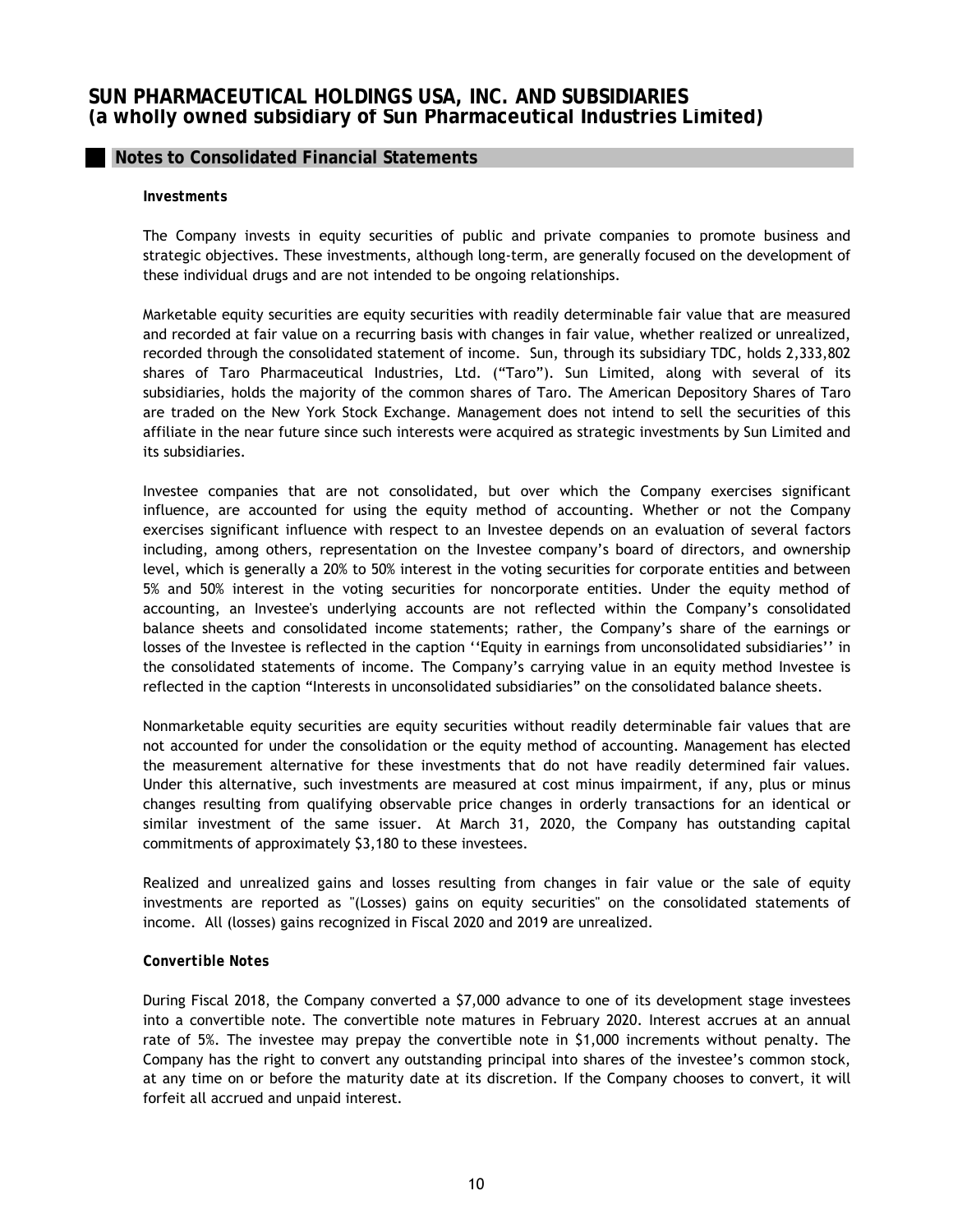# **Notes to Consolidated Financial Statements**

During Fiscal 2019, an addendum to the original convertible note agreement was signed. As a result, the Company agreed to invest an additional \$5,000 of which \$900 and \$4,100 was invested in Fiscal 2020 and 2019, respectively. These convertible notes matured in December 2019 at which time management did not elect to convert the notes into common stock. Interest accrues at an annual rate of 12%. The investee may prepay the convertible note in \$1,000 increments without penalty. The Company has the right to convert any outstanding principal into shares of the investee's common stock, at any time on or before the maturity date at its discretion at a conversion price of \$5,000 per unit. If the Company chooses to convert, it will forfeit all accrued and unpaid interest. Additionally, the existing convertible note conversion price was amended to \$5,000 per unit from \$12,500 per unit.

The conversion feature of these notes does not allow for a cash settlement. The shares delivered on conversion are privately held and therefore not readily convertible to cash. As a result, the conversion feature does not have a net settlement characteristic and therefore does not meet the definition of a derivative.

## *Advances from Affiliates (Related by Common Ownership and Management Control)*

The Company has received funds, on various dates, from Alkaloida Chemical Co. ZRT and Sun Pharma Netherlands B.V. These advances are considered unsecured operating loans. On an annual basis, any unpaid accrued interest is rolled into the principal balance. There are no formal repayment terms for either principal or interest. While these loans can be called on demand at the affiliates' discretion, it is not anticipated that this will occur within the next year and accordingly the advances have been classified as noncurrent in the consolidated balance sheets.

## *Revenue Recognition*

Revenue from product sales is recognized only when: the parties to the contract have approved it and are committed to perform their respective obligation, the Company can identify each party's rights regarding the distinct goods or services to be transferred ("performance obligations"), the Company can determine the transaction price for the goods or services to be transferred, the contract has commercial substance and it is probable that the Company will collect the consideration to which it is entitled in exchange for the goods or services that will be transferred to the customer.

Revenues are recorded in the amount of consideration to which the Company expects to be entitled in exchange for performance obligations upon transfer of control to the customer, excluding amounts collected on behalf of other third parties and sales taxes.

The amount of consideration the Company expects to be entitled varies as a result of rebates, chargebacks, returns, and other sales reserves and allowances the Company offers its customers and their customers, as well as the occurrence or nonoccurrence of future events, including milestone events. A minimum amount of variable consideration is recorded concurrently with the satisfaction of performance obligations to the extent that it is probable that a significant reversal in the amount of cumulative revenue recognized will not occur when the uncertainty associated with the variable consideration is subsequently resolved. Estimates of variable consideration are based on historical experience and the specific terms in the individual agreements (which management believes approximates expected value). Rebates and chargebacks are the largest components of sales reserves and allowances. For further description of sales reserves and allowances and how they are estimated, see "Allowances for Sales Adjustments" below.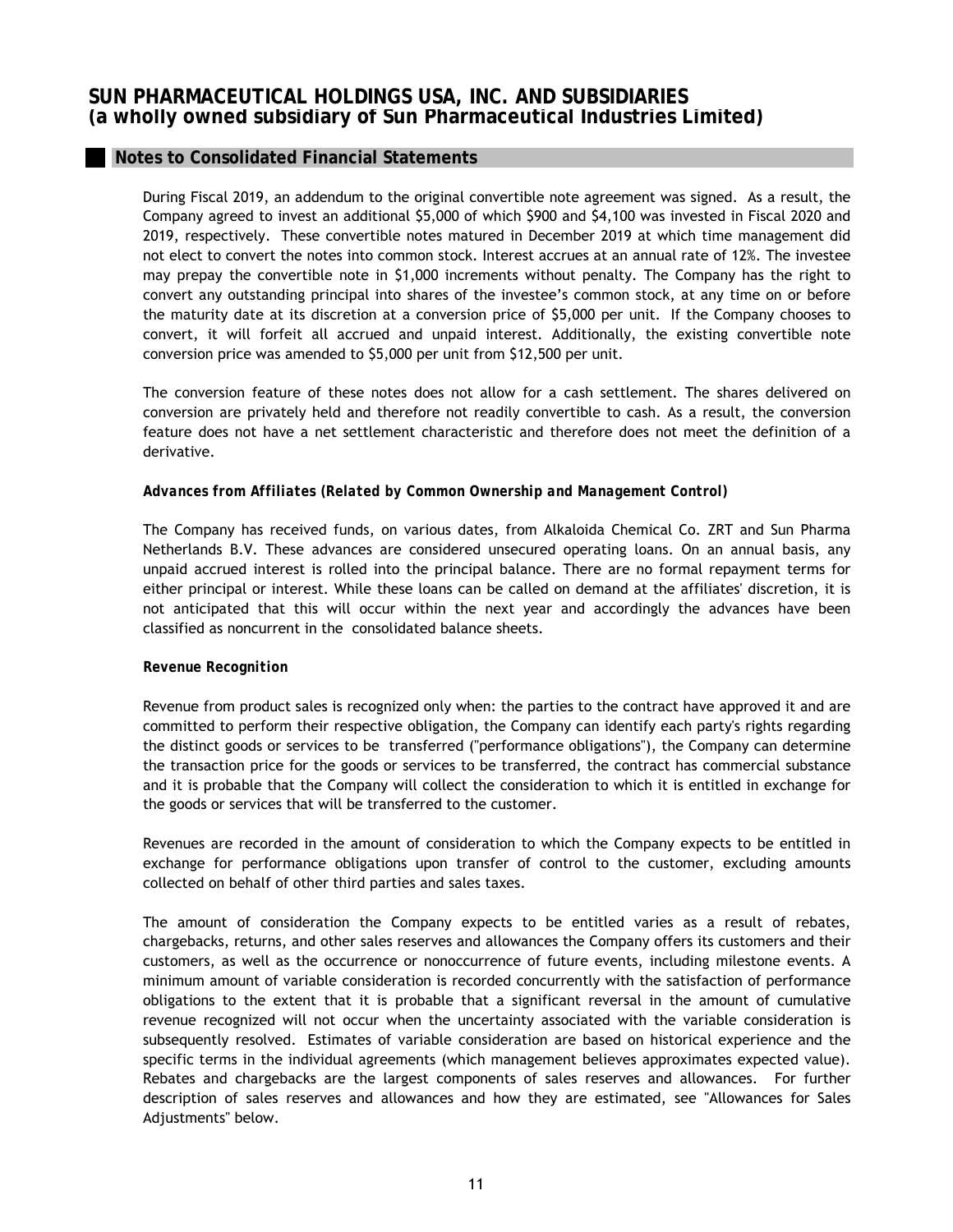Shipping and handling costs are considered to be a fulfillment cost. These costs are included in selling, general and administrative expenses and amounted to \$13,244 and \$9,299 in Fiscal 2020 and Fiscal 2019, respectively.

The Company does not adjust the promised consideration for the effects of a significant financing component as it is expected, at contract inception, that the period between the transfer of the promised goods or services to the customer and the time the customer pays for these goods or services to be generally one year or less. The Company's credit terms to customers are in average between sixty and ninety days.

The Company's customers consist primarily of large pharmaceutical wholesalers who sell directly into the retail channel, chain drug stores, distributors, and managed care customers. For the products being sold from DUSA the primary customers are physicians and hospitals. Pharmalucence's primary customers are radiopharmaceutical pharmacies.

Revenue from the sales of goods, including sales to wholesalers, is recognized when the customer obtains control of the product. This generally occurs when the products are received by the customers and they obtain the risks and rewards of ownership and the Company has a right to payment.

Revenue for distinct intellectual property ("IP") rights is accounted for based on the nature of the promise to grant the license. In determining whether the Company's promise is to provide a right to access its IP or a right to use its IP, the Company considers the nature of the IP to which the customer will have rights. IP is either function IP which has significant standalone functionality or symbolic IP which does not have significant standalone functionality. Revenue from functional IP is recognized at the point in time when control of the distinct license is transferred to the customer, when the Company has a present right to payment and risks and rewards of ownership are transferred to the customer. Revenue from symbolic IP is recognized over the access period to the Company's IP.

Revenue from royalties promised in exchange for a license of IP is recognized at the point in time that the related products are sold by the third party. Revenues from licensing arrangements included royalty income of \$326 and \$498 in Fiscal 2020 and Fiscal 2019, respectively, and are included in "Other operating revenue" on the consolidated statements of income.

The Company makes sales of products under various marketing and distribution agreements. The Company recognizes revenue from such sales in accordance with Financial Accounting Standards Board ("FASB") ASC Topic 606-10-55-37, "*Principal versus Agent Considerations.* " Management has evaluated the various indicators described under this guidance and has determined that such revenues should be considered on a gross reporting basis. The factors include the following, which led management to make such determination: (1) the title of the goods have been transferred to the Company and the Company assumes all general inventory risks; (2) the Company is responsible for fulfilling the promise to provide the specified good to customers; and (3) the Company has discretion in establishing the prices for the specific good.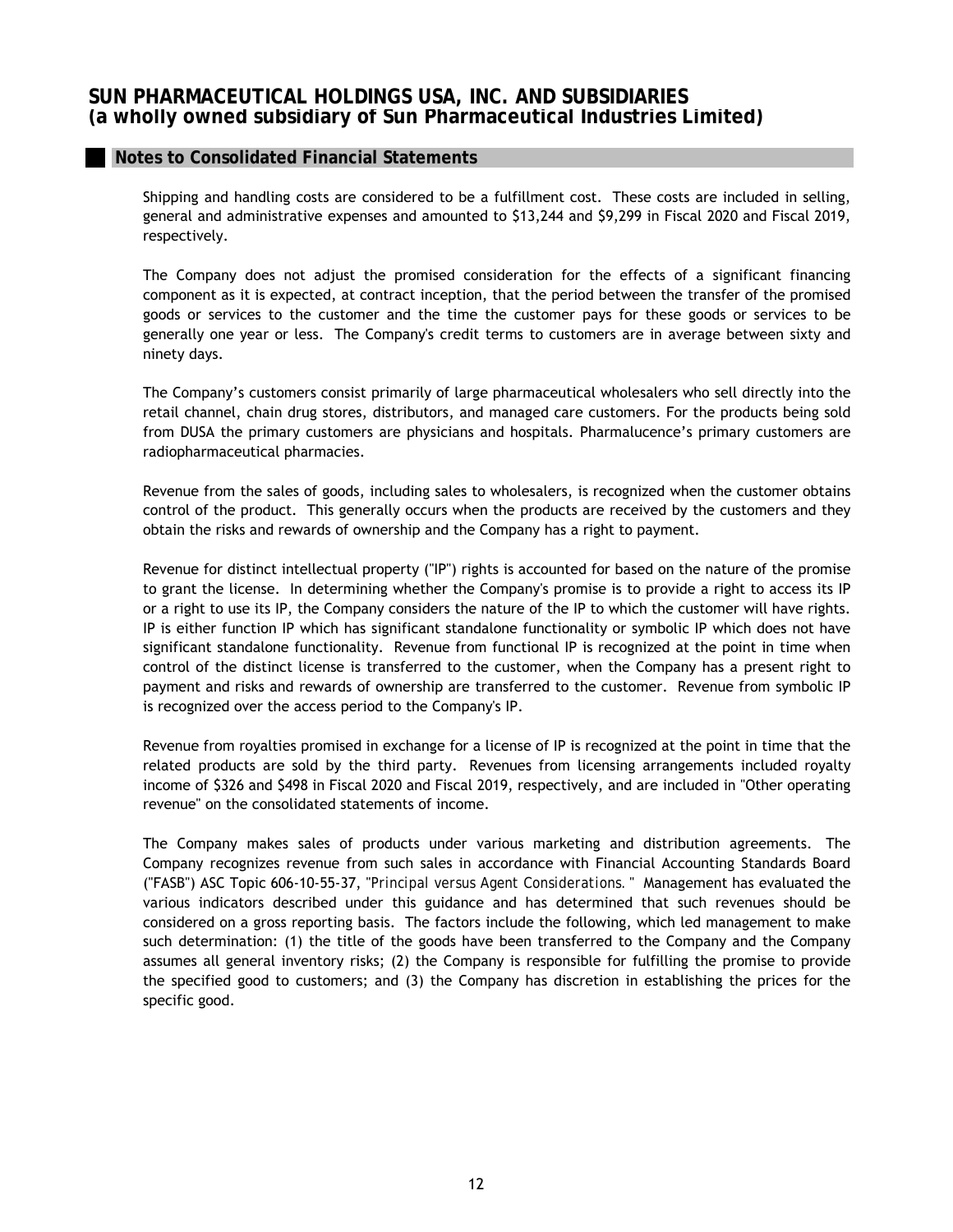## **Notes to Consolidated Financial Statements**

InSite performs research and development activities on behalf of Sun Limited. These activities are undertaken with the prospect of gaining new scientific or technical knowledge and to plan or design for the production of new or substantially improved products or processes. Revenue related to these activities is recognized when the performance obligations outlined by Sun Limited are fulfilled. The Company manufactures exhibit batches for Sun Limited and also provides business support services to Sun Limited and Ranbaxy Canada (a party related through ultimate common ownership). The Company recovers the cost of manufacturing exhibit batches and the cost of services plus an agreed-upon markup pursuant to the terms of the respective agreements. These revenues amounted to \$8,031 and \$12,561 for Fiscal 2020 and Fiscal 2019, respectively, and are included in "Other operating revenue" on the consolidated statements of income.

Contract liabilities are mainly comprised of deferred revenues. When the Company receives advance payments from customers for the sale of products, such payments are deferred and reported as advances from customers until all conditions for revenue recognition are met. These amounts are immaterial at March 31, 2020 and 2019.

#### *Allowances for Sales Adjustments*

Variable consideration includes sales reserves and allowances. Chargebacks, customer rebates, shelf stock adjustments and sales discounts are netted against trade receivables. Sales returns, Medicaid and Medicare rebates, managed care rebates, and patient coupons are recorded within accrued expenses on the consolidated balance sheets. The Company recognizes these provisions at the time of the sale and adjusts them if the actual amounts differ from the estimated provisions. The following briefly describes the nature of each deduction and how the provisions are estimated:

#### *Chargebacks*

Chargebacks represent the Company's most significant provision against gross accounts receivable and related reduction to gross sales revenue. Chargebacks are retroactive credits given to wholesale customers that represent the difference between the lower price they sell (contractual price) to retail, chain stores, and managed care organizations and what the Company charges the wholesaler. The Company estimates chargebacks at the time of sale to their wholesale customers. The Company is currently unable to specifically determine whether the amounts provided in specific prior periods for chargeback allowances have been over or understated. Wholesaler customers who submit chargebacks to the Company do not reference a specific invoice that the chargeback is related to when the chargeback is submitted to the Company. Thus, the Company cannot determine the specific period to which the wholesaler's chargeback relates.

The Company considers the following factors in the determination of the estimates of sales chargebacks:

- 1) The historical data of chargebacks as a percentage of sales, as well as actual chargeback reports received from primary wholesaler customers.
- 2) Volume of all products sold to wholesaler customers and the average chargeback rates for the current quarter as compared to the previous quarter and compared to the last six-month period.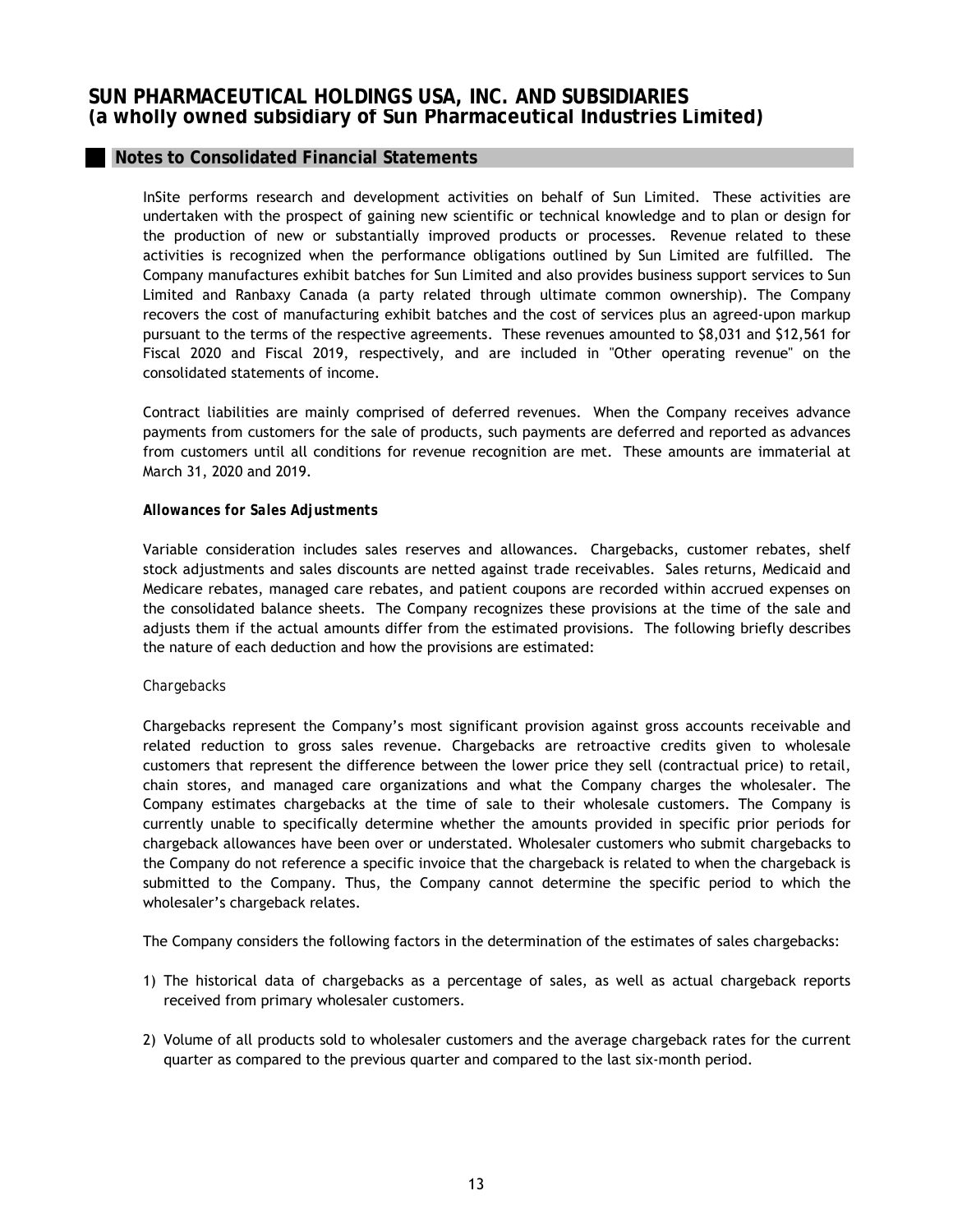- 3) The sales trends and future estimated prices of products, wholesale acquisition cost ("WAC"), the contract prices with the retailers, chain stores, managed care organizations (end-users), and wholesaler customer's contract prices.
- 4) The Company utilizes data on remaining inventories on hand at primary wholesaler customers at the end of each reporting period in the calculation of estimates.

Approximately 75% and 77% of the total allowance for trade receivables at March 31, 2020 and 2019, respectively, have been established to provide for estimated sales chargebacks (see Note 3).

#### *Shelf Stock Adjustments*

General practices within the pharmaceutical industry include granting customers a shelf stock adjustment based on the customers' existing inventory and decreases in the market price of the related product. The most significant of these adjustments relate to products for which an exclusivity period exists.

Management considers the following factors when recording an allowance for shelf stock adjustments: estimated launch dates of competing products based on market intelligence, estimated decline in market price of products based on historical experience and input from customers, and levels of inventory held by customers at the date of the pricing adjustments.

#### *Rebates*

Customer rebates are estimated at the end of every reporting period, based on direct or indirect purchases. If the purchases are direct (purchases made by end use customers directly from the Company), the rebates are recognized when products are purchased and a periodic credit is given. For indirect purchases (purchases by end use customers through wholesale customers), the rebates are recognized based on the terms with such customer.

#### *Medicaid and Other Governmental Rebates*

Medicaid rebates are earned by states based on the amount of our products dispensed under the Medicaid plan. Medicaid rebates are principally comprised of amounts due under U.S. Government pricing programs such as Medicaid, Medicare and Tricare (Department of Veteran Affairs). These rebates have been estimated as per the stipulated regulations and prescribed guidelines, which consider the calculation of the average manufacturers' price, historical data the Company receives from the public sector benefit providers, which is based on the final dispensing of the products by a pharmacy to a benefit plan participant, and fluctuations in sales volumes.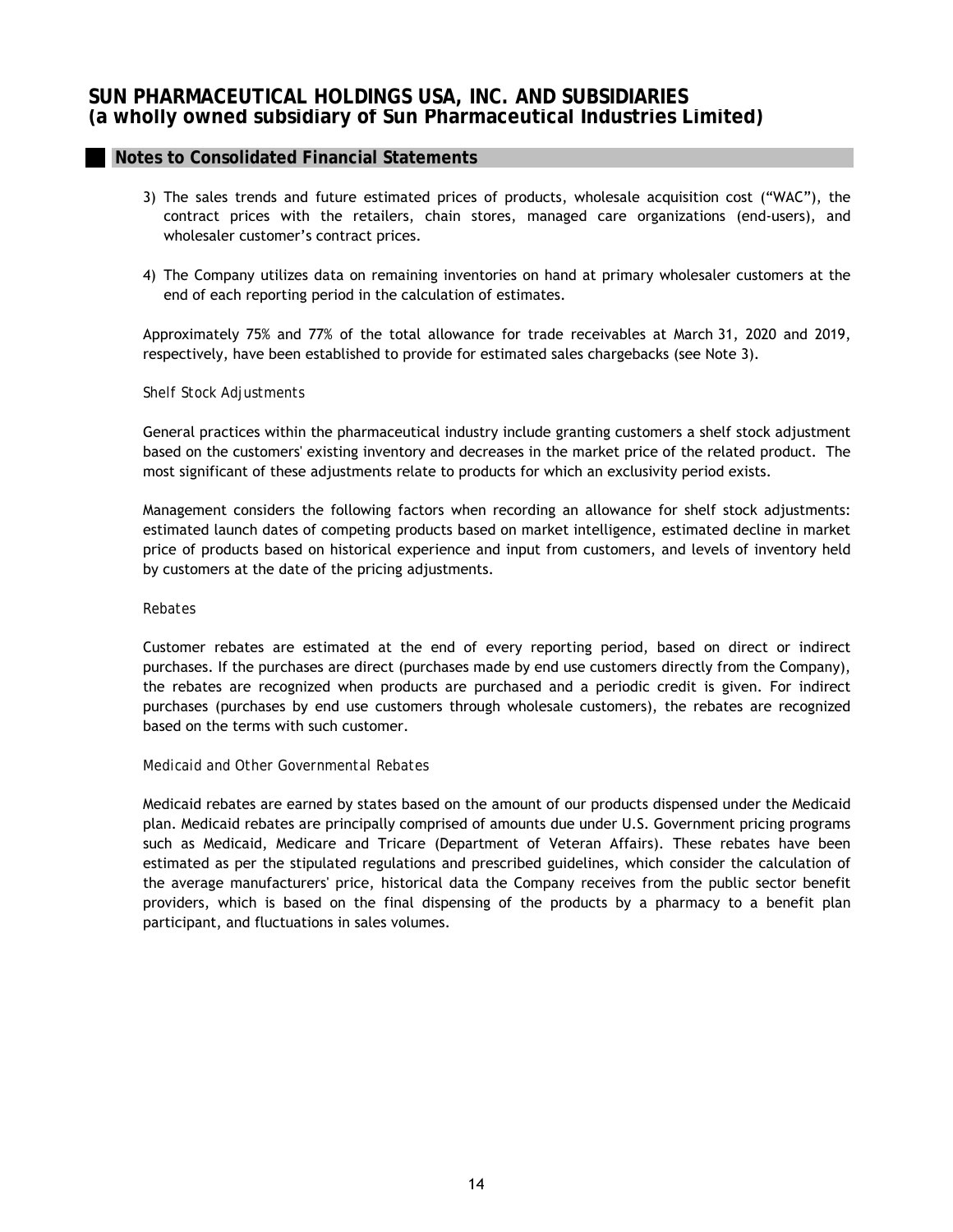# **Notes to Consolidated Financial Statements**

#### *Product Returns*

In the pharmaceutical industry, customers are normally granted the right to return product for credit, or replacement with fresh product, if the product has not been used prior to its expiration date. The Company's return policy typically allows product returns for products within a 12-month window from six months prior to the expiration date and up to six months after the expiration date. The Company estimates the level of sales that will ultimately be returned, pursuant to its return policy, and records a related allowance at the time of sale. These amounts are deducted from its gross sales to determine net sales. These estimates take into consideration historical returns of the products and the Company's future expectations. The Company periodically reviews the allowances established for returns and adjusts them based on actual experience, as necessary. The primary factors considered in estimating its potential product returns include shelf life of expiration date of each product and historical levels of expired product returns. If the Company becomes aware of any returns due to product quality related issues, this information is used to estimate an additional allowance. The Company provides for an allowance related to returns resulting from product recalls, in the period that such recalls occur. The amount of actual product return could be either higher or lower than the amounts provided. Changes in these estimates, if any, would be recorded in the income statement in the period the change is determined. If the Company over or under estimates the quantity of product that will ultimately be returned, there may be a material impact to its financial statements.

#### *Allowance for Doubtful Accounts*

Doubtful accounts are estimated based on the data available from external sources, including information obtained related to the financial condition of customers. Delinquent accounts are reviewed by management on a quarterly basis, to identify and record allowances, as considered necessary, for accounts receivable not expected to be recoverable.

#### *Other Allowances*

Billbacks are special promotions or discounts provided over a specific time period to a defined customer base, and for a defined product group. Distribution allowances are a fixed percentage of gross purchases for inventory shipped to a national distribution facility that the Company pays to its top wholesalers on a monthly basis. Administration fees are paid to certain wholesalers, buying groups, and other customers for stocking our products and managing contracts and servicing other customers.

The Company has a patient coupon program in relation to certain products. These patient coupons enable eligible customers to a discount at the time of dispensing of prescriptions and the related cost of such patient coupons is borne by the Company. The accrual related to patient coupons is estimated based on historical experience regarding the usage of coupons by the eligible customers.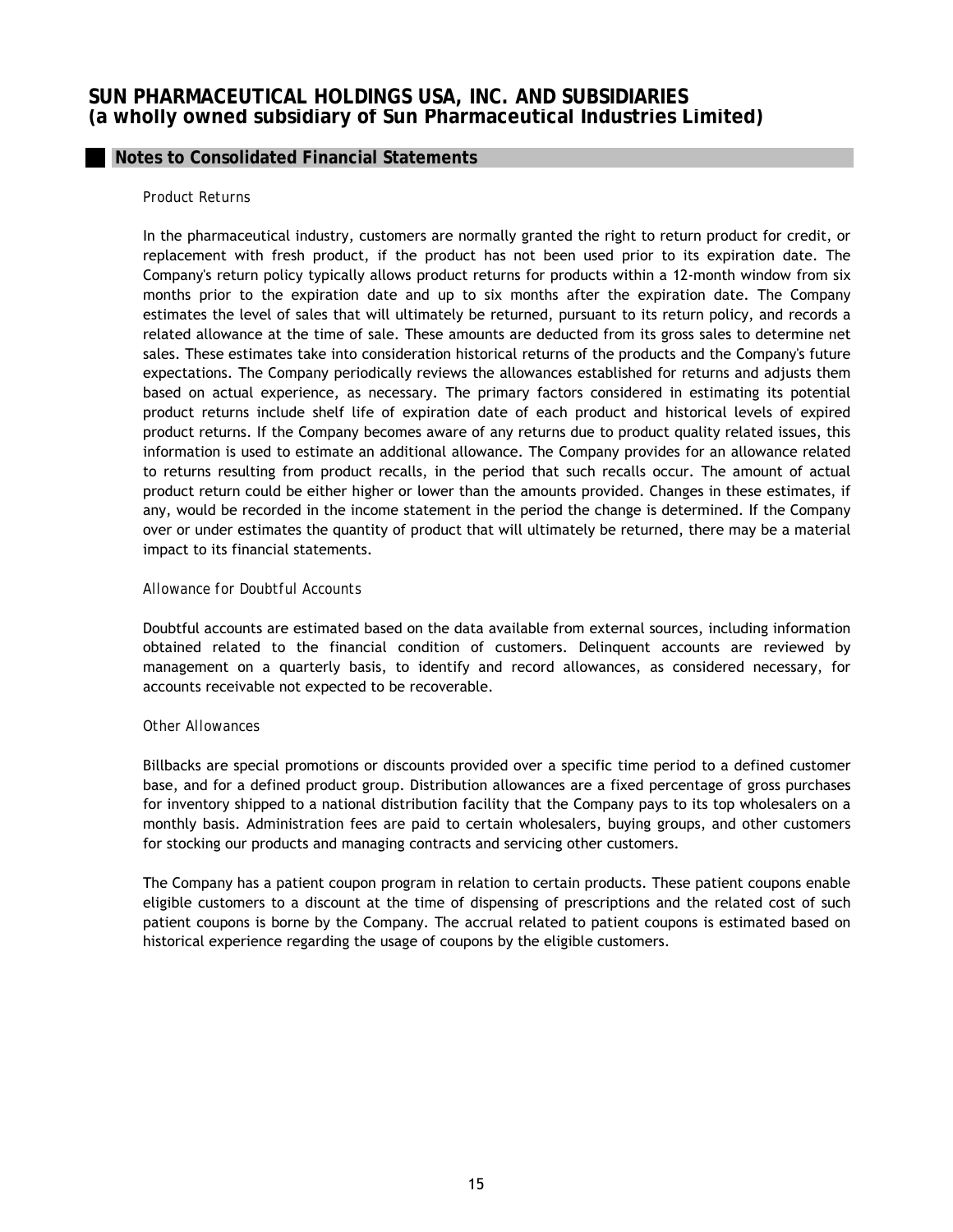## **Notes to Consolidated Financial Statements**

#### *Accounts Receivable*

The Company sells its products using customary trade terms; the resulting accounts receivable are unsecured. Accounts receivable are stated at the amount management expects to collect from outstanding balances. The Company provides for probable uncollectible amounts through a charge to earnings and a credit to a valuation allowance based on management's assessment of the current status of individual accounts. Balances that are still outstanding after the Company has attempted reasonable collection efforts are written off through a charge to the valuation allowance and a credit to trade accounts receivable. Accounts receivable totaled \$489,971, \$529,766, and \$354,323 at March 31, 2020, 2019, and 2018, respectively.

#### *Inventories*

Inventories, which consist of raw materials, goods in transit and finished goods, as well as work-inprocess, are stated at the lower of cost, determined using the moving average method, or net realizable value. The Company analyzes its inventory levels quarterly and writes down any inventory that has become obsolete and inventory that has a cost basis in excess of its expected net realizable value. Expired inventory is disposed of and the related costs are expensed when incurred. Materials acquired for research and development on products yet to be launched are written off in the year of acquisition. Inventory includes material purchased related to products for which the Company has filed ANDAs with the FDA, and the commercial launch of such products will commence once the approvals are received. The determination of whether or not inventory costs will be realizable requires estimates by management. A critical estimate in this determination is the estimate of the future expected inventory requirements, whereby the Company compares its internal sales forecasts to inventory on hand. Actual results may differ from those estimates and additional inventory write-offs may be required. The Company must also make estimates about the amount of manufacturing overhead to allocate to its finished goods and work in process inventories. Although the manufacturing process is generally similar for its products, the Company must make judgments as to the portion of costs to allocate to purchased product, work in process and finished goods, and such allocations can vary based upon the composition of these components and the fact that each product produced does not necessarily require the same amount of time or effort for the same production step. Accordingly, the assumptions made can impact the value of reported inventories and cost of sales. For inventories related to distributed products, the Company absorbs losses of obsolesce or expiries, however if mutually agreed upon and in specific circumstances (like inventory built up on launch of new products), the Company recovers the cost from suppliers. The Company incurs costs related to non-supply of products it has committed to sell to its customers as per the contracts it has entered with these customers. As mutually agreed, the Company recovers certain of these costs from its suppliers.

BLU-U® commercial light sources placed in physicians' offices for an initial evaluation period are included in inventory in the consolidated balance sheets and amortized over a three-year period or until sold to the physician's office evidenced by the fact that all revenue recognition criteria have been met.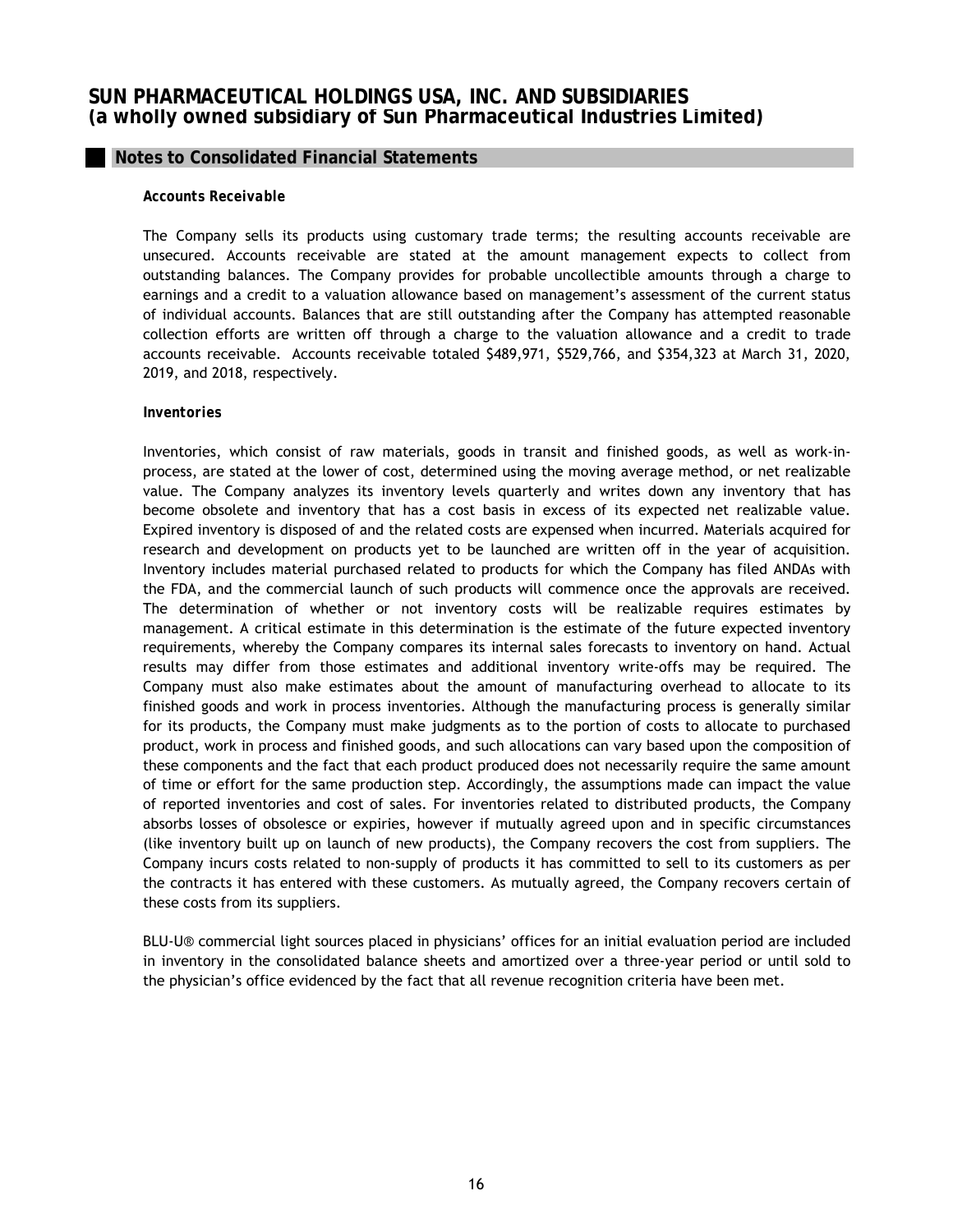## *Property, Plant and Equipment and Depreciation*

Property, plant and equipment is carried at cost less accumulated depreciation, which for property and equipment acquired in business acquisitions approximates the fair value determined at the acquisition date. Land is carried at cost. Construction in process is carried at cost until such time the associated asset(s) is placed into service. Depreciation is computed using the straight-line method over the estimated useful lives of the related assets, which range from 3 to 40 years. Major improvements and renewals are capitalized, while ordinary maintenance and repairs are expensed. Management annually reviews these assets for impairment (See Note 5).

#### *Leases*

The majority of the Company's lease obligations are real estate operating leases used in warehouse and distribution operations and vehicles used by the Company's sales force. For any lease with an initial term in excess of 12 months, the related lease assets and liabilities are recognized on the consolidated balance sheets as either operating leases or finance leases at the inception of an agreement where it is determined that a lease exists. Leases with an initial term of 12 months or less are not recorded on the consolidated balance sheets and the Company recognizes lease expense on these leases on a straight-line basis over the lease term.

Operating lease assets represent the right to use an underlying asset for the lease term and operating lease liabilities represent the obligation to make lease payments arising from the lease. These assets and liabilities are recognized based on the present value of future payments over the lease term at the commencement date. The Company estimates the incremental borrowing rate for each lease based on an evaluation of the Company's credit ratings and the prevailing market rates for collateralized debt in a similar economic environment with similar payment terms and maturity dates commensurate with the terms of the lease. The Company's lease terms generally do not include options to extend or terminate the lease unless it is reasonably certain that the option will be exercised. Fixed payments may contain predetermined fixed rent escalations. Related rent expense is recognized on a straight-line basis from the commencement date to the end of the lease term.

#### *Income Taxes*

Deferred income tax assets and liabilities are computed annually for differences between the consolidated financial statement and federal income tax bases of assets and liabilities that will result in taxable or deductible amounts in the future, based on enacted tax laws and rates applicable to the periods in which the differences are expected to affect taxable income. In concluding that it is not morelikely-than-not that the Company's deferred tax assets will be realized, the Company evaluates both positive and negative evidence regarding the future utilization of these assets. Valuation allowances are established, when necessary, to reduce deferred tax assets to the amount expected to be realized. Income tax expense is the tax payable or refundable for the year plus or minus the change during the year in deferred tax assets and liabilities.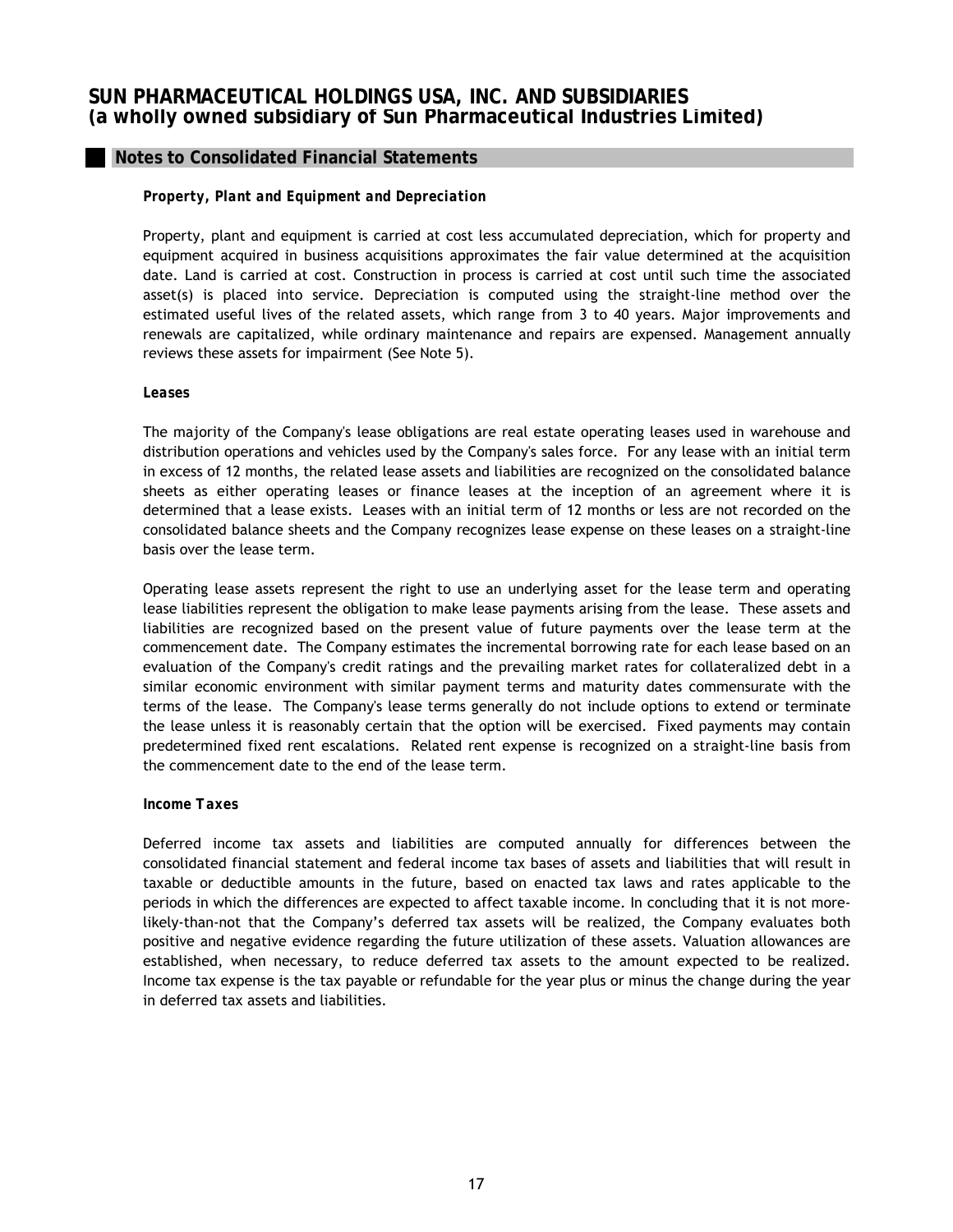# **Notes to Consolidated Financial Statements**

#### *Research and Development Costs*

Research and development costs settled in cash are charged to expense as incurred. Capital expenditures incurred on equipment and facilities that are acquired or constructed for research and development activities and having alternative future uses are capitalized as tangible assets when acquired or constructed. The Company has not incurred any non-cash research and development costs during the Fiscal 2020 and 2019.

#### *Advertising and Promotion Costs*

Advertising and promotion costs which are expensed as incurred and included in selling, general and administrative expenses, amounted to \$2,590 and \$21,336 in Fiscal 2020 and Fiscal 2019, respectively.

#### *Goodwill*

Goodwill represents the cost in excess of the fair value of net assets acquired in business combinations. Goodwill is tested annually for impairment or more frequently if events or circumstances indicate that the asset might be impaired. The Company concluded, based on management's assessment, that there was no impairment at March 31, 2020 or 2019.

#### *Other Intangible Assets*

Intangible assets with lives that are not finite are amortized over periods ranging from three to fifteen years and are evaluated for impairment at least annually. Intangibles are included in the "Other intangible assets, net" caption on the consolidated balance sheets. The Company concluded, based on management's assessment, that there was no impairment at March 31, 2020 or 2019.

#### *Fair Value Measurements*

Fair value refers to the price that would be received to sell an asset or paid to transfer a liability (an exit price) in an orderly transaction between market participants in the market in which the reporting entity transacts such sales or transfers based on the assumptions market participants would use when pricing an asset or liability. Assumptions are developed based on prioritizing information within a fair value hierarchy that gives the highest priority to quoted prices in active markets (level 1) and the lowest priority to unobservable data (level 3).

A description of each category in the fair value hierarchy is as follows:

- Level 1: Valuation is based upon quoted prices for identical instruments traded in active markets.
- Level 2: Valuation is based upon quoted prices for similar instruments in active markets, quoted prices for identical or similar instruments in markets that are not active, and model-based valuation techniques for which all-significant assumptions are observable in the market.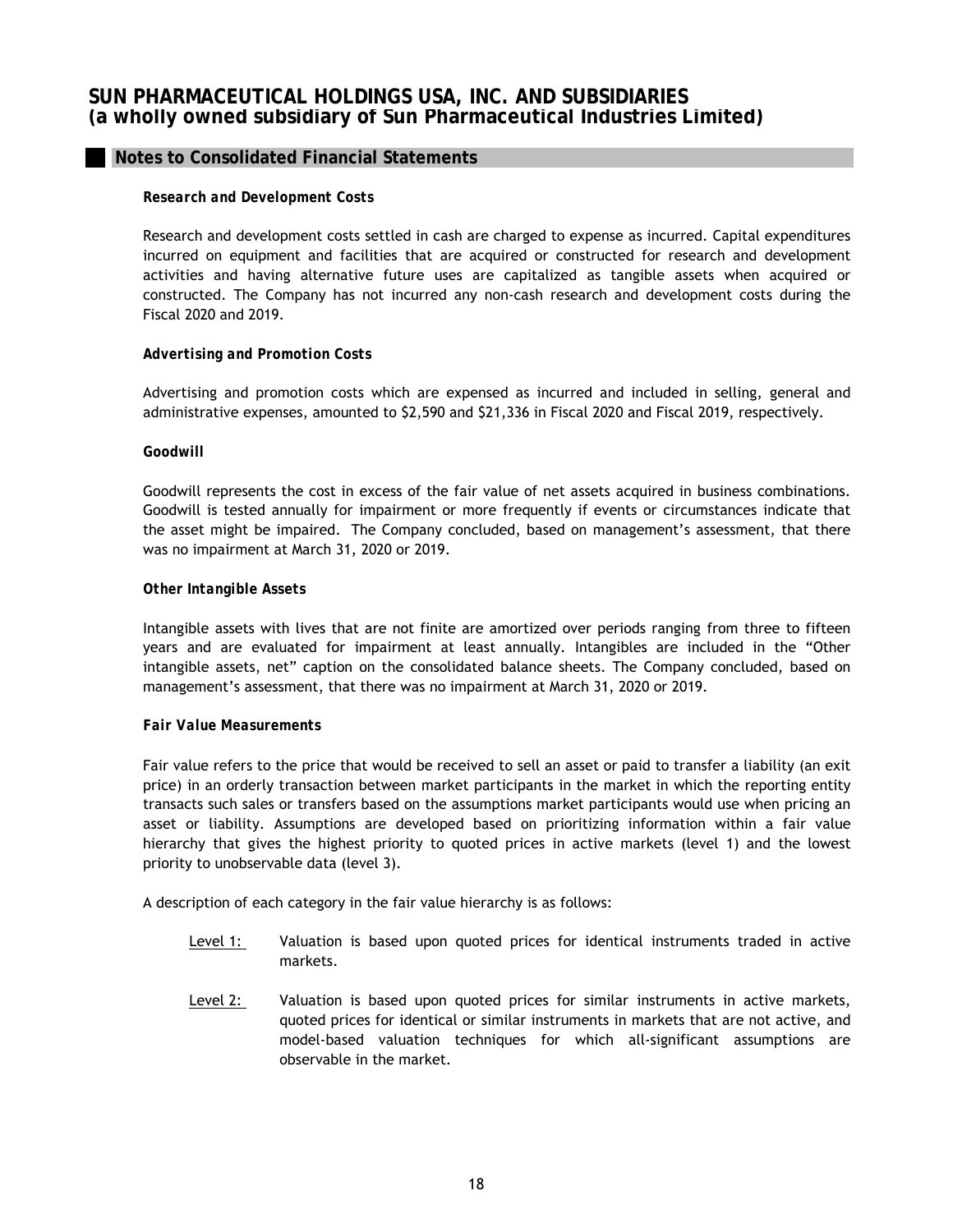Level 3: Valuation is generated from model-based techniques that use at least one significant assumption not observable in the market. These unobservable assumptions reflect the estimates of assumptions that market participants would use in pricing the asset or liability.

For a further discussion of fair value measurements, refer to Note 2.

## *Change in Accounting Principle*

The Financial Accounting Standards Board issued Accounting Standards Update ("ASU") No. 2016-02, *Leases* , in January 2016. The standard requires the recognition of lease assets and lease liabilities on the balance sheet. Leases are classified as either finance or operating, with classification affecting the pattern of expense recognition in the income statement. Under the new standard, disclosures are required to enable users of the financial statements to assess the amount, timing, and uncertainty of cash flows arising from leases.

On April 1, 2019, the Company adopted the standard using the modified retrospective method. The Company elected the package of practical expedients permitted under the transition guidance within the new standard, which, among other things, allowed the Company to carry forward the historical lease classification as operating or capital leases. The Company also elected to combine lease and non-lease components and to exclude short-term leases from the consolidated balance sheets. The Company did not elect the hindsight practical expedient in determining the lease term for existing leases as of March 31, 2019.

The most significant impact of adoption was the recognition of operating lease assets and operating lease liabilities of \$12,454 and \$12,852, respectively, while accounting for existing capital leases (now referred to as finance leases) remained substantially unchanged. The cumulative impact of these changes decreased equity by \$314. We expect the impact of adoption to be immaterial to our consolidated income statements and consolidated statements of cash flows on an ongoing basis. See Note 12, Leases, for additional lease disclosures.

|                                                     | March 31,<br>2019 As<br>Reported |         | ASU 2016-02<br>Adjustment on<br>April 1, 2019 |        | April 1, 2019<br><b>As Adjusted</b> |         |
|-----------------------------------------------------|----------------------------------|---------|-----------------------------------------------|--------|-------------------------------------|---------|
| Assets                                              |                                  |         |                                               |        |                                     |         |
| Operating lease assets                              | \$                               |         | - 5                                           | 12,454 | - S                                 | 12,454  |
| Deferred tax assets                                 |                                  | 15,909  |                                               | 84     |                                     | 15,993  |
| Liabilities                                         |                                  |         |                                               |        |                                     |         |
| Current portion of operating lease obligations      |                                  | ٠       |                                               | 1,655  |                                     | 1,655   |
| Operating lease obligations, net of current portion |                                  | ۰       |                                               | 11,197 |                                     | 11,197  |
| Equity                                              |                                  |         |                                               |        |                                     |         |
| Retained earnings                                   |                                  | 277,062 |                                               | (305)  |                                     | 276,757 |
| Affiliated interest in subsidiary                   |                                  | 22,755  |                                               | (9)    |                                     | 22,746  |

The cumulative effect of the changes made to the consolidated balance sheets for the adoption of this standard was as follows: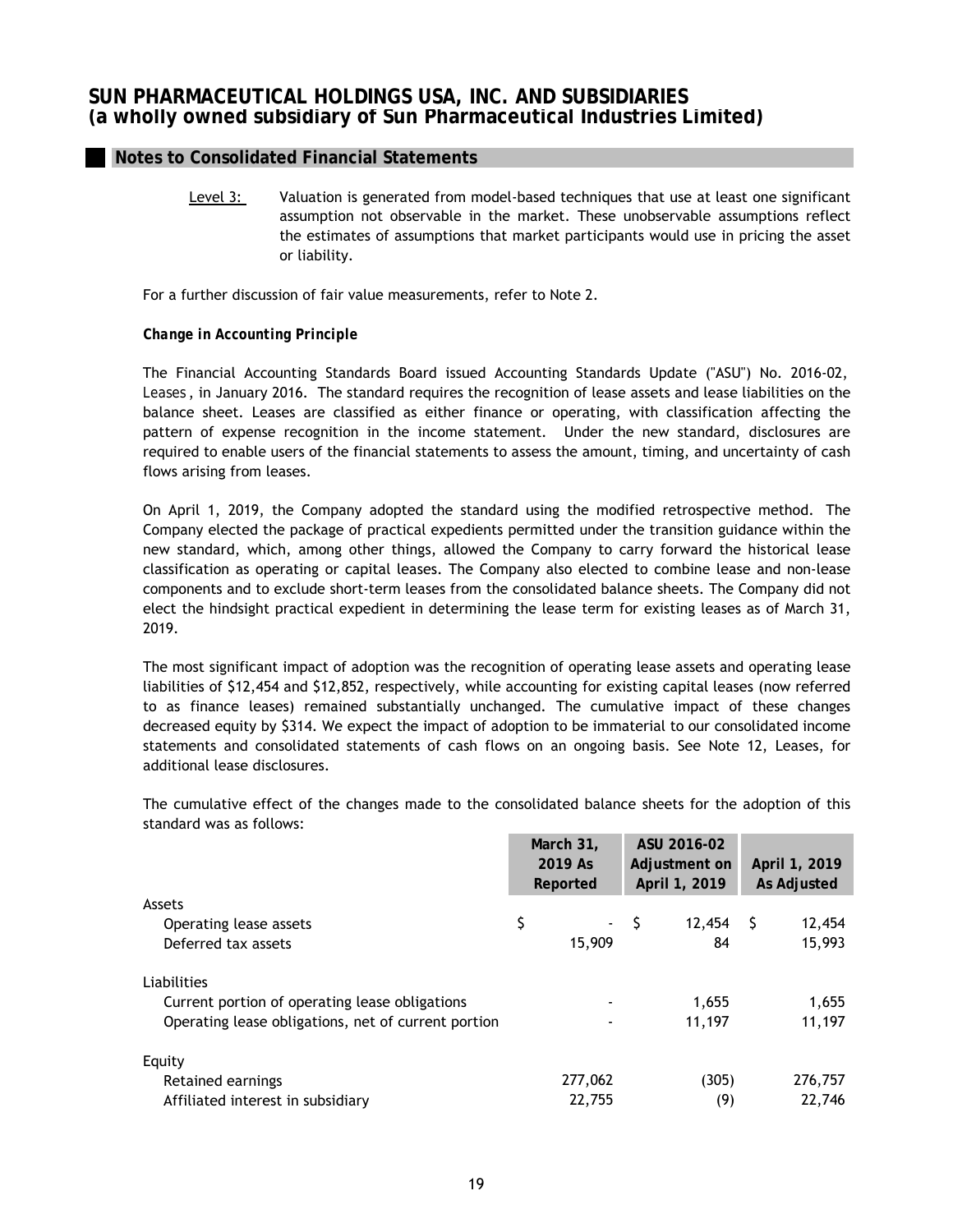## **Notes to Consolidated Financial Statements**

#### *Subsequent Events*

In preparing these financial statements, management has evaluated, for potential recognition or disclosure, significant events or transactions that occurred during the period subsequent to March 31, 2020, the most recent consolidated balance sheet presented herein, through June 19, 2020, the date these consolidated financial statements were available to be issued. No such significant events or transactions were identified except as discussed in Note 9.

#### **2. FINANCIAL INSTRUMENTS AND FAIR VALUE MEASUREMENTS**

On April 1, 2018, the Company adopted a new accounting and disclosure standard related to accounting for the recognition of financial assets and liabilities. As result of the adoption, the Company recorded a cumulative effect adjustment as an increase to equity of \$147,353 (cumulative previously unrecognized unrealized gains of \$194,912 net of related deferred income tax of \$47,559).

The Company utilizes fair value measurements to record fair value adjustments to certain assets and liabilities and to determine fair value disclosures. Marketable equity securities, the convertible notes receivable, and the contingent liability on acquisition are recorded at fair value on a recurring basis. From time to time, the Company may be required to record at fair value other assets on a nonrecurring basis, such as inventory, non-marketable equity securities, goodwill and other long-lived assets. These nonrecurring fair value adjustments typically involve the application of lower of cost or market accounting or write downs of individual assets.

Following is a description of the valuation methodologies and key inputs used to measure financial assets and liabilities recorded at fair value. The description includes an indication of the level of the fair value hierarchy in which the assets are classified.

## *Marketable Equity Securities*

Marketable equity securities are recorded at fair value on a recurring basis. Fair value measurement is based upon quoted prices. Level 1 securities include those traded on an active exchange, such as the New York Stock Exchange, that are traded by dealers or brokers in active over-the-counter markets. All marketable equity security investments as of March 31, 2020 and 2019 are considered Level 1 securities.

## *Convertible Notes*

As quoted prices in active markets or other observable inputs were not available for these notes, in order to measure them at fair value, the Company utilized a discounted cash flow model using a discount rate reflecting the market risk inherent in holding securities of an early-stage enterprise. This methodology required the Company to make assumptions that were not directly or indirectly observable regarding the fair value of the convertible notes; accordingly, the asset was categorized within Level 3 of the fair value hierarchy. At March, 31, 2020 and 2019, it was determined that cost reasonably approximates the estimated fair value of the notes.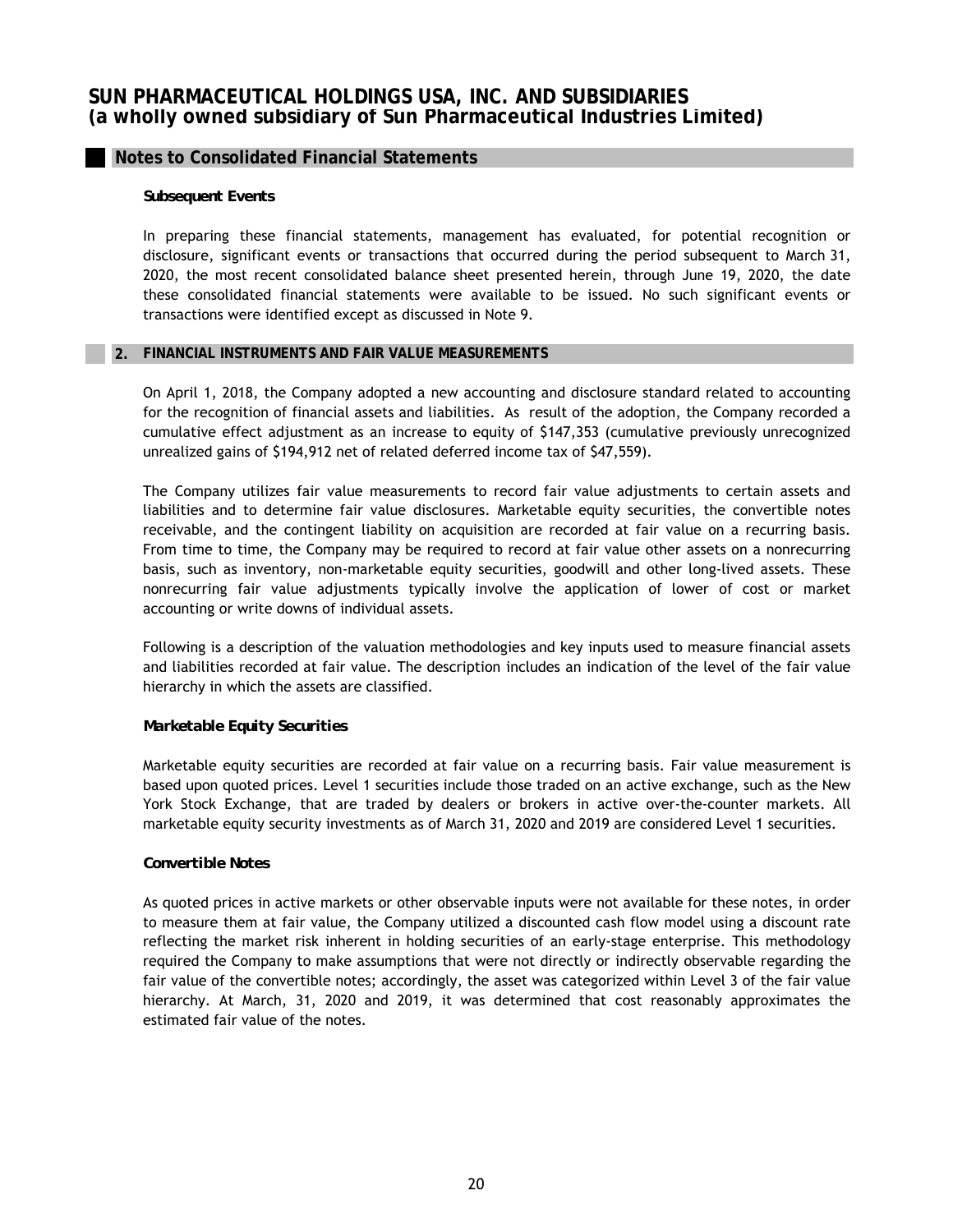# **Notes to Consolidated Financial Statements**

#### *Contingent Liability on Acquisition*

As quoted prices in active markets or other observable inputs were not available for this liability, in order to measure it at estimated fair value, the Company utilized a discounted cash flows model using a discount rate reflecting the current market lending rate. This methodology required the Company to make assumptions that were not directly or indirectly observable regarding the fair value of the convertible note; accordingly, the asset was categorized within Level 3 of the fair value hierarchy.

The preceding methods described may produce fair value calculations that may not be indicative of net realizable values or reflective of future fair values. Furthermore, although the Company believes its valuation methods are appropriate and consistent with other market participants, the use of different methodologies or assumptions to determine the fair value of certain financial instruments could result in a different fair value measurement at the reporting date. At March, 31, 2020 and 2019, it was determined that cost approximates the fair value of the liability.

#### *Assets and Liability Recorded at Fair Value on a Recurring Basis*

The following table sets forth by level, within the fair value hierarchy, the recorded amount of assets and liability measured at estimated fair value on a recurring basis at March 31:

|                                          | <b>Assets at Fair Value</b> |         |    |                                |         |         |         |              |
|------------------------------------------|-----------------------------|---------|----|--------------------------------|---------|---------|---------|--------------|
| 2020                                     |                             | Level 1 |    | Level <sub>2</sub>             |         | Level 3 |         | <b>Total</b> |
| Marketable equity securities by industry |                             |         |    |                                |         |         |         |              |
| Healthcare                               | S                           | 160,949 | \$ |                                | $\zeta$ |         | $\zeta$ | 160,949      |
| Convertible notes                        |                             |         |    |                                |         | 12,000  |         | 12,000       |
| Total assets at fair value               | \$                          | 160,949 | \$ |                                | \$      | 12,000  | \$      | 172,949      |
|                                          | <b>Assets at Fair Value</b> |         |    |                                |         |         |         |              |
| 2019                                     |                             | Level 1 |    | Level <sub>2</sub>             |         | Level 3 |         | <b>Total</b> |
| Marketable equity securities by industry |                             |         |    |                                |         |         |         |              |
| Healthcare                               | S                           | 262,588 | \$ |                                | \$      |         | \$      | 262,588      |
| Convertible note                         |                             |         |    |                                |         | 11,100  |         | 11,100       |
| Total assets at fair value               | \$                          | 262,588 | \$ |                                | \$      | 11,100  | \$      | 273,688      |
|                                          |                             |         |    | <b>Liability at Fair Value</b> |         |         |         |              |
| 2020                                     |                             | Level 1 |    | Level <sub>2</sub>             |         | Level 3 |         | <b>Total</b> |
| Contingent liability on acquisition      | \$                          |         |    |                                | \$      | 6,250   | \$      | 6,250        |
|                                          |                             |         |    | <b>Liability at Fair Value</b> |         |         |         |              |
| 2019                                     |                             | Level 1 |    | Level 2                        |         | Level 3 |         | <b>Total</b> |
| Contingent liability on acquisition      | \$                          |         | \$ |                                | \$      | 6,250   | \$      | 6,250        |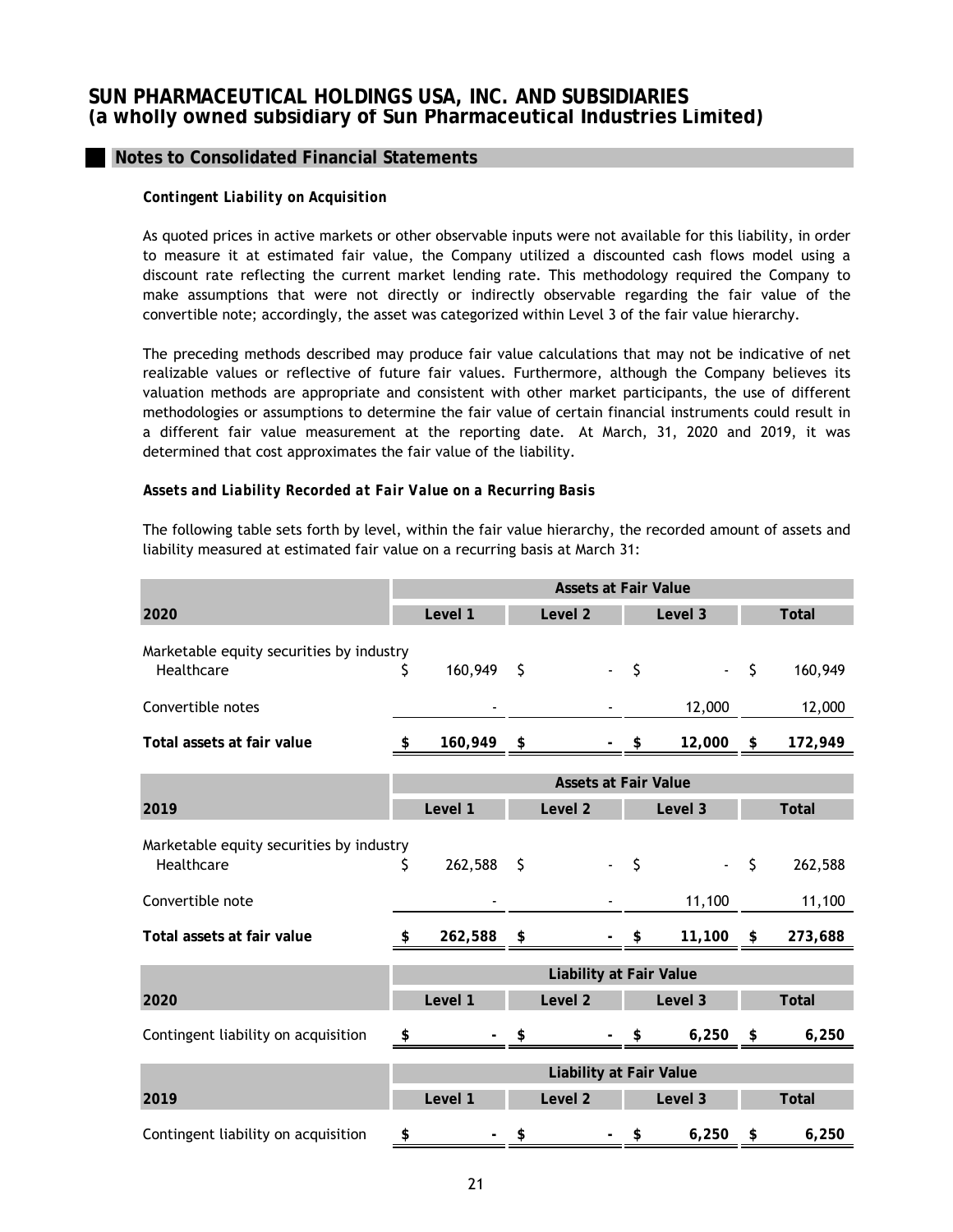## **Notes to Consolidated Financial Statements**

The following table sets forth a summary of changes in the fair value of the Company's Level 3 assets measured at estimated fair value on a recurring basis for the years ended March 31:

|                                                                                  | 2020          | 2019 |                |  |
|----------------------------------------------------------------------------------|---------------|------|----------------|--|
| Beginning balance of recurring Level 3 assets<br>Investment in convertible notes | 11.100<br>900 |      | 7,000<br>4,100 |  |
| Ending balance of recurring Level 3 assets                                       | 12,000        |      | 11,100         |  |

The following table sets forth a summary of changes in the fair value of the Company's Level 3 liability measured at estimated fair value on a recurring basis for the years ended March 31:

|                                                                         | 2020    | 2019 |                     |  |
|-------------------------------------------------------------------------|---------|------|---------------------|--|
| Beginning balance of recurring Level 3 liability<br>Change in estimate* | 6.250 S |      | 20,208<br>(13, 958) |  |
| Ending balance of recurring Level 3 liability                           | 6,250   |      | 6,250               |  |

\*During Fiscal 2019, certain obligations related to the contingent liability were not met within the timeframe specified in the original acquisition agreement. As a result, management concluded that the obligation to the previous owner no longer existed and reversed the portion of the liability related to these obligations. This reversal was recognized as a reduction of selling, general, and administrative expenses in the 2019 consolidated statement of income.

#### **3. ACCOUNTS RECEIVABLE, NET**

Accounts receivable and related valuation allowances are summarized as follows at March 31:

|                                                      |    | 2020    | 2019 |         |  |
|------------------------------------------------------|----|---------|------|---------|--|
| Accounts receivable, gross                           | S  | 632,820 | S    | 652,174 |  |
| Valuation allowances                                 |    |         |      |         |  |
| Chargebacks and shelf stock                          |    | 106,900 |      | 93,767  |  |
| Direct and indirect rebates (includes administrative |    |         |      |         |  |
| fees, service fees and related allowances, etc.)     |    | 20,750  |      | 14,779  |  |
| Cash discounts                                       |    | 13,741  |      | 13,361  |  |
| Allowance for doubtful accounts                      |    | 351     |      | 84      |  |
| Other concessions                                    |    | 1,107   |      | 417     |  |
|                                                      |    |         |      |         |  |
| Total valuation allowances                           |    | 142,849 |      | 122,408 |  |
| Accounts receivable, net                             | \$ | 489,971 | \$   | 529,766 |  |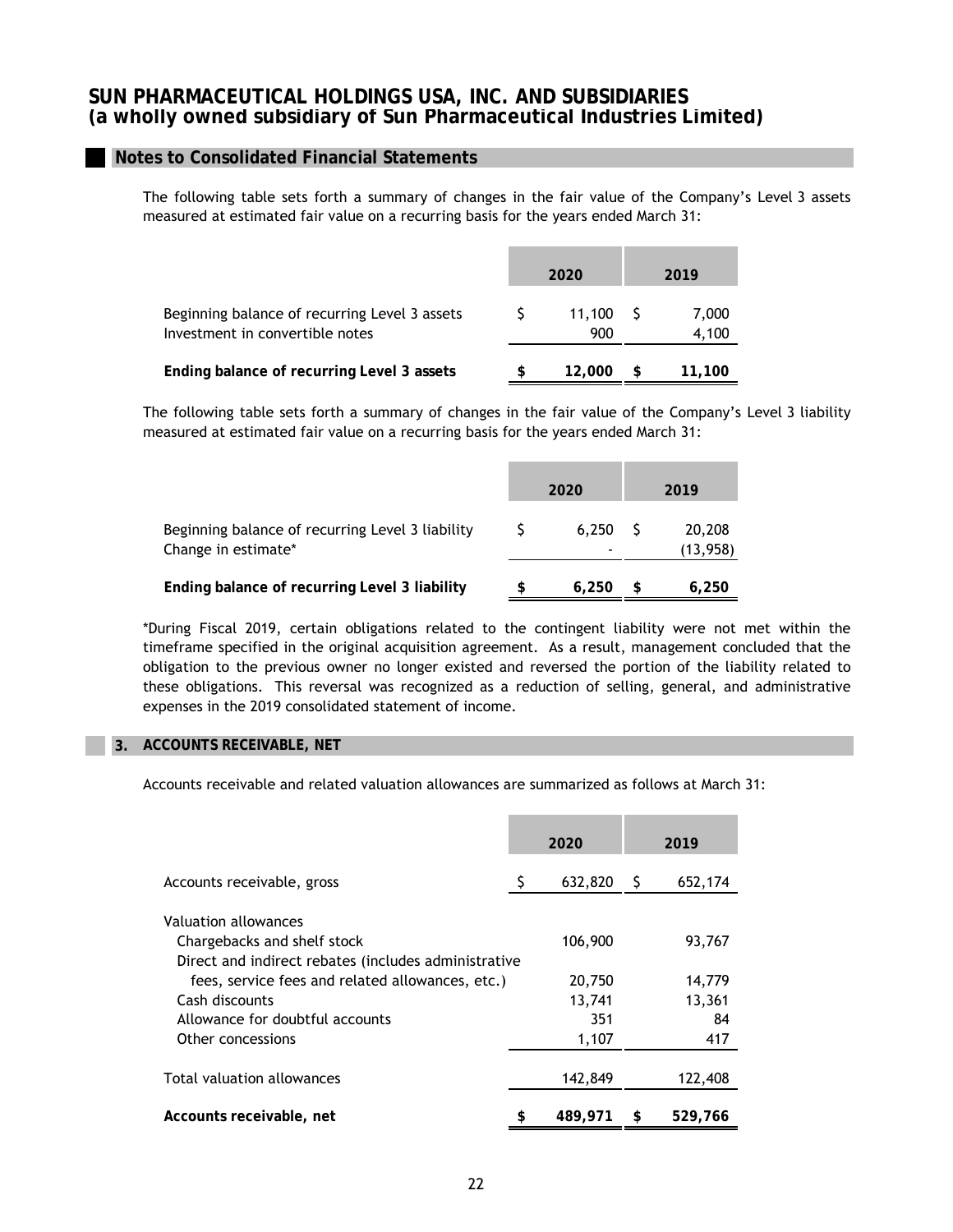## **Notes to Consolidated Financial Statements**

The following table sets forth a summary of the activity in the accounts receivable valuation allowances for the Fiscal years ended March 31:

|                                                                   | 2020                     | 2019 |                            |  |  |
|-------------------------------------------------------------------|--------------------------|------|----------------------------|--|--|
| Beginning balance                                                 | \$<br>122,408            | S.   | 141,422                    |  |  |
| Additions charged to net sales<br>Deductions allowed to customers | 1,904,520<br>(1,884,079) |      | 1,902,710<br>(1, 921, 724) |  |  |
| <b>Ending balance</b>                                             | \$<br>142,849            | \$   | 122,408                    |  |  |

## **4. INVENTORIES (INCLUDING RELATED PARTIES)**

Inventories consist of the following components at March 31:

|                                         |    | 2020    |  | 2019    |
|-----------------------------------------|----|---------|--|---------|
| Raw materials                           | S  | 41,545  |  | 40,641  |
| Work in process                         |    | 17,416  |  | 49,423  |
| Goods in transit (distributed products) |    | 19,577  |  | 18,634  |
| Finished goods (Company-owned products) |    | 236,918 |  | 223,273 |
| Finished goods (distributed products)   |    | 12,775  |  | 11,654  |
| <b>Total inventories</b>                | \$ | 328,231 |  | 343,625 |

The principal components used in the Company's business are active and inactive pharmaceutical ingredients and certain packaging materials. While some of these components are purchased from single sources, the majority of the components have an alternate source of supply available. Because the FDA approval process requires manufacturers to specify their proposed supplier of components in their applications, FDA approval of a new supplier would be required if components were no longer available from the specified suppliers. Also, a major component of the Company's inventory includes purchased finished goods for distribution under various marketing agreements.

During Fiscal 2020 and Fiscal 2019, the Company made net purchases of inventory components, consisting of raw materials and finished goods, of approximately \$378,441 and \$333,211, respectively, from Sun Limited and its affiliates. These amounts are net of credits issued by the Company for the cost of expired and non-saleable products or for free replacement of fresh product to the Company primarily as a result of pending expiration or stale-dating of product held by the Company and its customers, without cost to the Company, which was acting in its normal distributor role for sales of such products.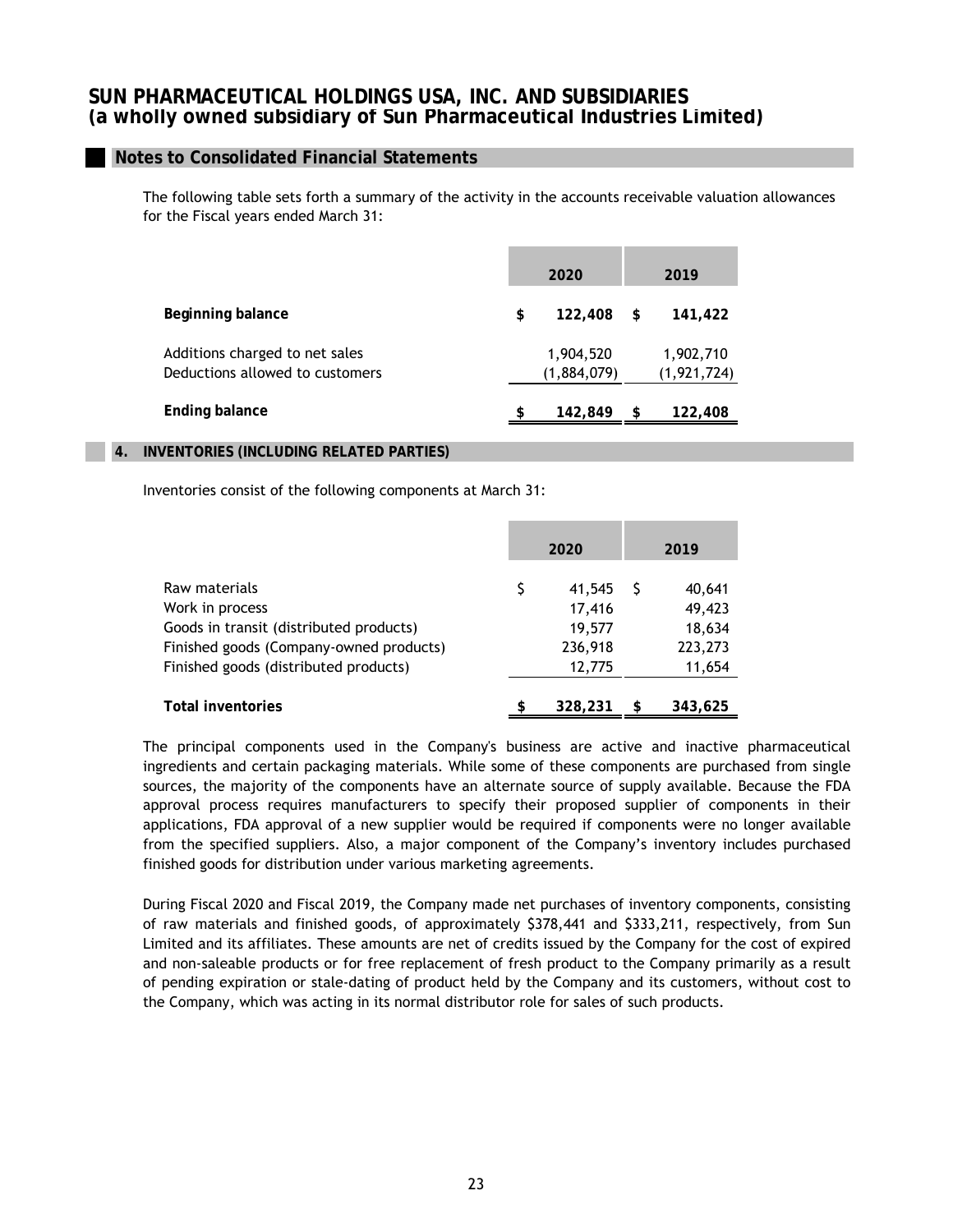# **Notes to Consolidated Financial Statements**

## **5. PROPERTY, PLANT AND EQUIPMENT**

In July 2018, the Company announced plans to consolidate its New Jersey manufacturing facilities. As a result, a leased facility in Cranbury, New Jersey has been closed. During Fiscal 2019, the Company recognized approximately \$21,000 in costs related to this closure including severance, asset write-offs, accelerated depreciation, remaining lease commitments, and exit cleanup costs. Of the approximate \$21,000 in costs, \$7,789 and \$13,211 is recognized within "(Gain) loss on disposal of property, plant, and equipment" and "Selling, general, and administrative expenses," respectively, in the Fiscal 2019 consolidated statement of income.

In October 2018, Pharmalucence sold its Bedford, Massachusetts facility that was utilized for research and development and inventory storage and recorded a gain of approximately \$125 within "Loss on disposal of property, plant, and equipment" in the 2019 consolidated statement of income. Total consideration was \$1,608 which was received in full at March 31, 2019. All operations for this subsidiary are now completed at the Billerica, Massachusetts facility.

In addition, during Fiscal 2018 the Company closed its distribution facility in Jacksonville, Florida that was subject to a long-term lease. Effective October 26, 2018, the Company entered into a termination agreement with the landlord at which time \$6,300 was paid into an escrow account. The escrow payment represented the maximum obligation of the Company if a substitute lease could not be executed prior to the termination date. The termination date was determined to be the earlier of either the execution of a substitute lease or October 5, 2019. As a result of this transaction, an approximate \$3,000 gain was recognized within "(Gain) loss on disposal of property, plant and equipment in the Fiscal 2020 consolidated statement of income.

#### **6. OTHER INTANGIBLE ASSETS**

Other intangible assets consist of the following amounts at March 31:

|                                                                                                               | 2020 |                                                |     | 2019                                           |
|---------------------------------------------------------------------------------------------------------------|------|------------------------------------------------|-----|------------------------------------------------|
| Patents and trademarks<br>Product rights and licenses<br>Technical know-how<br>Intellectual property<br>Other | \$   | 232,123<br>138,728<br>17,161<br>5,300<br>1,800 | - S | 232,123<br>138,728<br>17,161<br>5,300<br>1,800 |
| Total<br>Less accumulated amortization<br>Other intangible assets, net                                        | \$   | 395,112<br>345,172<br>49,940                   | \$  | 395,112<br>305,752<br>89,360                   |

Intangible assets are amortized ratably over periods ranging from 3 to 15 years, which correspond with the expected periods of future economic benefit.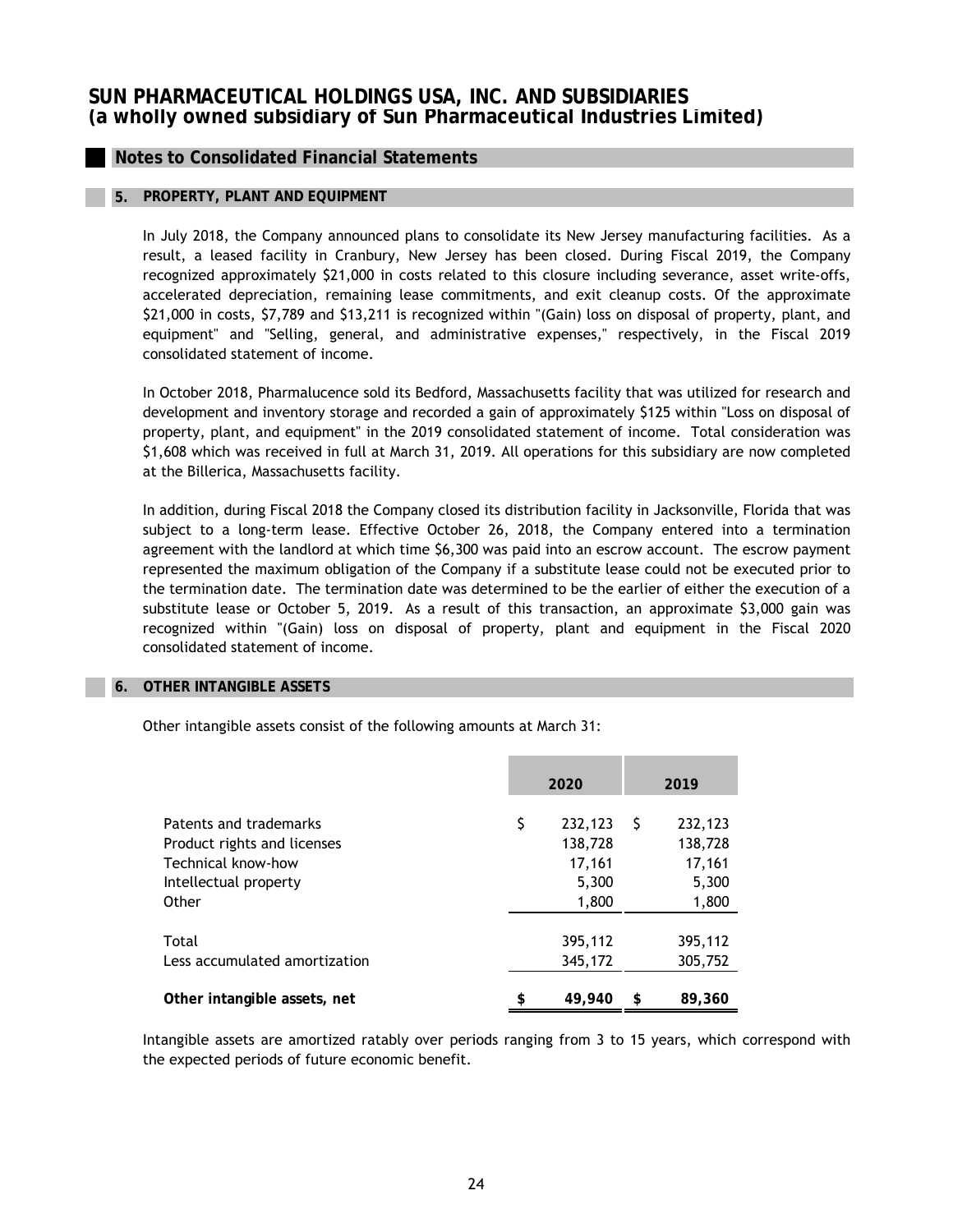## **Notes to Consolidated Financial Statements**

Estimated annual amortization expense for each of the five years succeeding March 31, 2020 and thereafter, are summarized as follows:

| \$<br>25,728<br>2021<br>8,794<br>2022<br>6,520<br>2023<br>5,874<br>2024<br>2,435<br>2025<br>589<br>Thereafter<br>Total<br>\$<br>49.940 | <b>Year Ended March 31</b> | Amount |  |  |  |
|----------------------------------------------------------------------------------------------------------------------------------------|----------------------------|--------|--|--|--|
|                                                                                                                                        |                            |        |  |  |  |
|                                                                                                                                        |                            |        |  |  |  |
|                                                                                                                                        |                            |        |  |  |  |
|                                                                                                                                        |                            |        |  |  |  |
|                                                                                                                                        |                            |        |  |  |  |
|                                                                                                                                        |                            |        |  |  |  |
|                                                                                                                                        |                            |        |  |  |  |
|                                                                                                                                        |                            |        |  |  |  |
|                                                                                                                                        |                            |        |  |  |  |

#### **7. INTERESTS IN UNCONSOLIDATED SUBSIDIARIES**

At March 31, 2020 and 2019, investments accounted for under the equity method, and the percentage interest owned, consisted of Frazier Healthcare VII, L.P. (6.83%), Versant Venture Capital V, L.P. (7.46%), Medinstill LLC (19.99%), Atlas Venture Fund X L.P. (3.57%), and 5AM Ventures IV L.P. (3.33%). These investments are reflected in the caption "Interests in unconsolidated subsidiaries" on the Company's consolidated balance sheets.

On April 1, 2018, the Company adopted a new accounting and disclosure principle related to accounting for the recognition of certain financial assets and liabilities. As a result of the adoption, the investments in Atlas Venture Fund X L.P. and 5AM Ventures IV L.P. are now reported as unconsolidated subsidiaries and accounted for under the equity method. At March 31, 2018, these investments were carried at their cost basis of \$12,827. The Company recorded the \$13,059 cumulative impact of the change in accounting principle for these interests as an increase to the investment as of April 1, 2018 and a \$9,873 and \$3,186 increase to retained earnings and deferred income tax liabilities, respectively, at that date.

In April 2018, the Company vacated its position on the board of directors of scPharmaceuticals. As a result, the Company no longer exercises significant influence over this investee and now classifies its investment in scPharmaceuticals within "Marketable equity securities" on the consolidated balance sheets.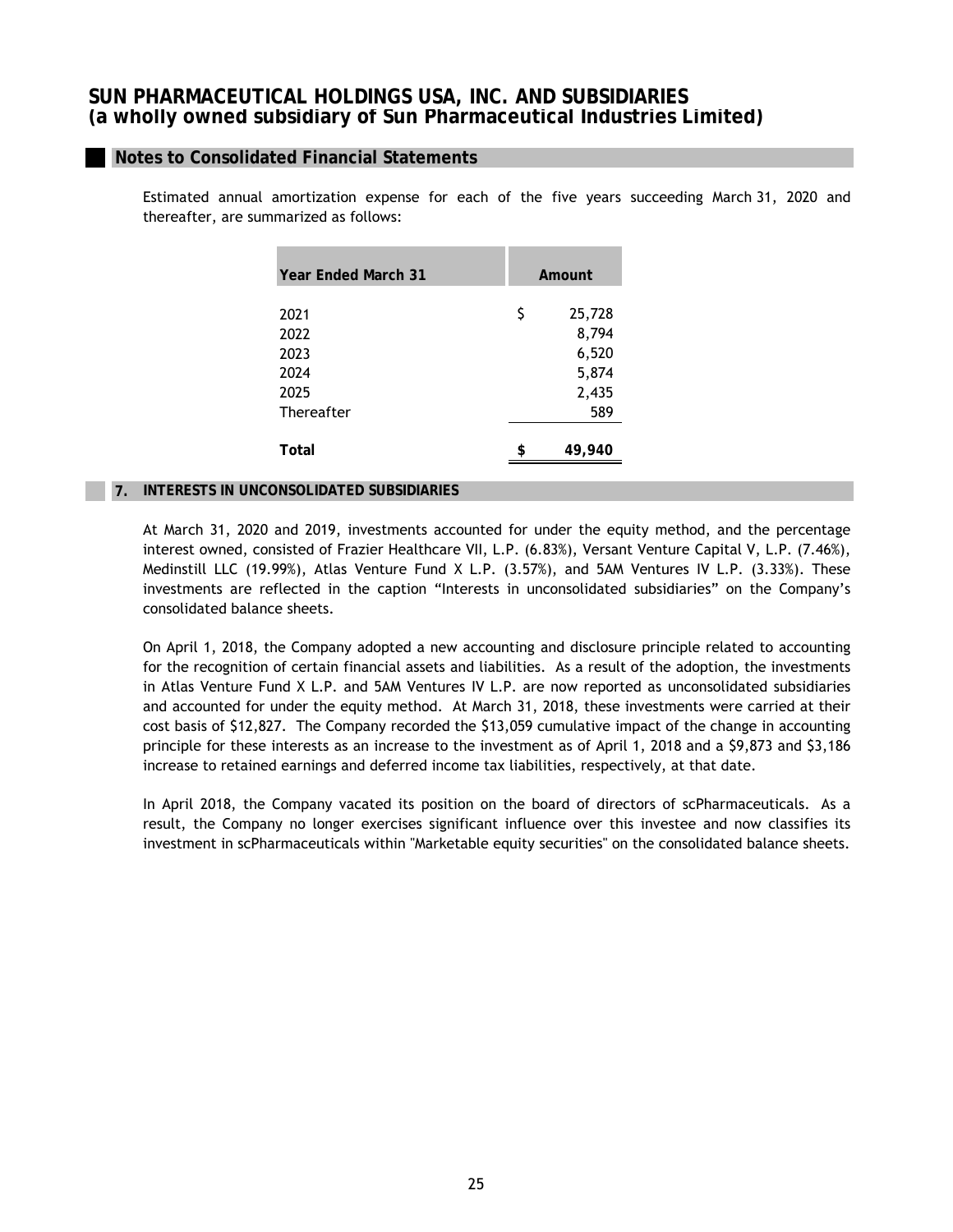Activity in the investment in unconsolidated subsidiaries account is summarized as follows:

| Balance, April 1, 2018                              | \$ | 71,838    |
|-----------------------------------------------------|----|-----------|
| Change in accounting principle and reclassification |    | 25,886    |
| Reclassification of scPharmaceuticals               |    | (8,537)   |
| Capital contributions                               |    | 2,886     |
| Proportionate share of equity in net income         |    | 21,323    |
| <b>Distributions</b>                                |    | (5, 831)  |
| Balance, March 31, 2019                             |    | 107,565   |
| Capital contributions                               |    | 706       |
| Proportionate share of equity in net income         |    | 8,639     |
| <b>Distributions</b>                                |    | (21, 911) |
| Balance, March 31, 2020                             | S  | 94.999    |

At March 31, 2020, the Company has outstanding capital commitments of approximately \$1,486 to these investees.

Combined, condensed balance sheet information underlying the Company's interests in unconsolidated subsidiaries, accounted for using the equity method, is summarized as follows at March 31:

|                                                                                 | 2020 |                               |    | 2019                         |
|---------------------------------------------------------------------------------|------|-------------------------------|----|------------------------------|
| Current assets<br>Investments at estimated fair value<br>Property and equipment | \$   | 52,930<br>2,089,558<br>2,995  | S  | 63,459<br>2,086,039<br>3,711 |
| <b>Total assets</b>                                                             | \$   | 2,145,483                     | \$ | 2,153,209                    |
| Current liabilities<br>Noncurrent liabilities<br>Total equity                   | \$   | 59,303<br>10.304<br>2,075,876 | S  | 51,462<br>6,928<br>2,094,819 |
| Total liabilities and equity                                                    |      | 2,145,483                     |    | 2,153,209                    |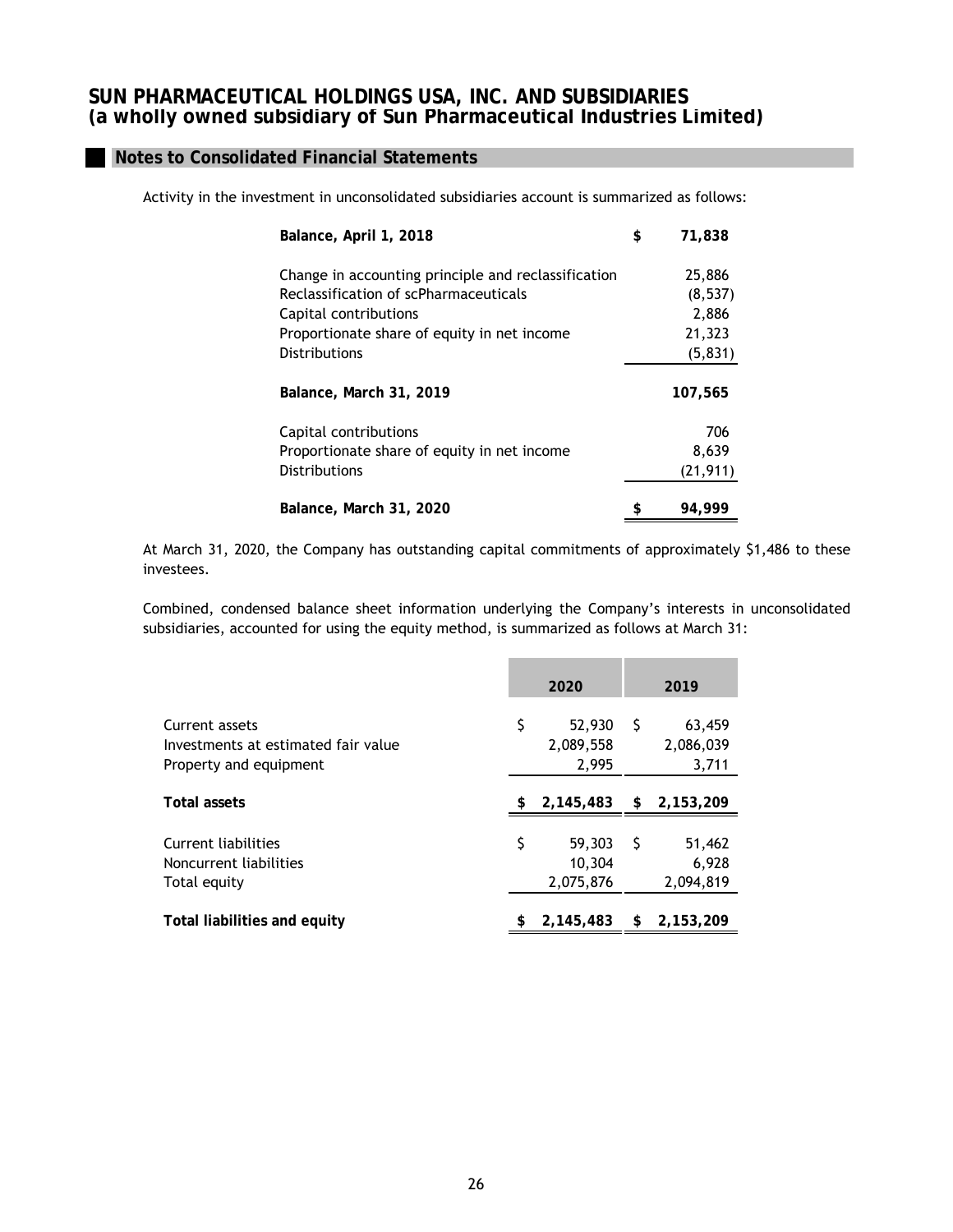## **Notes to Consolidated Financial Statements**

Combined, condensed income statement information underlying the Company's interests in unconsolidated subsidiaries, accounted for using the equity method, is summarized as follows for the

|                          | 2020          | 2019          |
|--------------------------|---------------|---------------|
| Operating income         | \$<br>1,323   | 389           |
| Gain on investments      | 366,723       | 610,030       |
| Research and development | (64)          | (698)         |
| Management fees          | (15, 279)     | (17, 149)     |
| Professional fees        | (1, 455)      | (862)         |
| Other expenses           | (13,766)      | (2, 548)      |
| Net income               | \$<br>337,482 | \$<br>589,162 |

#### **8. ACCRUED EXPENSES**

Accrued expenses consist of the following amounts at March 31:

|                                  | 2020 |                  |    | 2019             |
|----------------------------------|------|------------------|----|------------------|
| Sales returns                    | \$   | 67,110           | -S | 43,546           |
| Medicaid rebates<br>Managed care |      | 25,292<br>46,873 |    | 10,965<br>25,407 |
| Employee-related benefits        |      | 38,590           |    | 36,141           |
| Royalties and profit sharing     |      | 21,522           |    | 16,121           |
| Patient coupons                  |      | 22,426           |    | 24,464           |
| Interest                         |      | 114              |    | 292              |
| Total                            | \$   | 221,927          | S  | 156,936          |
|                                  |      |                  |    |                  |

#### **9. SHORT-TERM BANK BORROWINGS**

In March 2015, the Company entered into a line of credit ("credit agreement") with JP Morgan for \$20,000, of which \$10,000 was outstanding at March 31, 2019. There is no balance outstanding under the credit agreement at March 31, 2020.

In December 2016, the Company entered into an uncommitted revolving line-of-credit agreement (revolving agreement") with JPMorgan Chase Bank, N.A. ("JPMorgan") for a maximum borrowing availability of \$200,000, of which \$180,000 and \$200,000 was outstanding at March 31, 2020 and 2019, respectively. The agreement has no fixed termination date, and thus will terminate at such time either party chooses. The effective interest rate was 1.7% at March 31, 2020.

In September 2019, the Company entered into an uncommitted line of credit ("credit agreement") with JP Morgan for \$50,000, which is outstanding at March 31, 2020 and 2019. The effective interest rate was 1.7% at March 31, 2020. As of June 2020, the Company paid off the loan in full, with interest in the amount of \$51,013.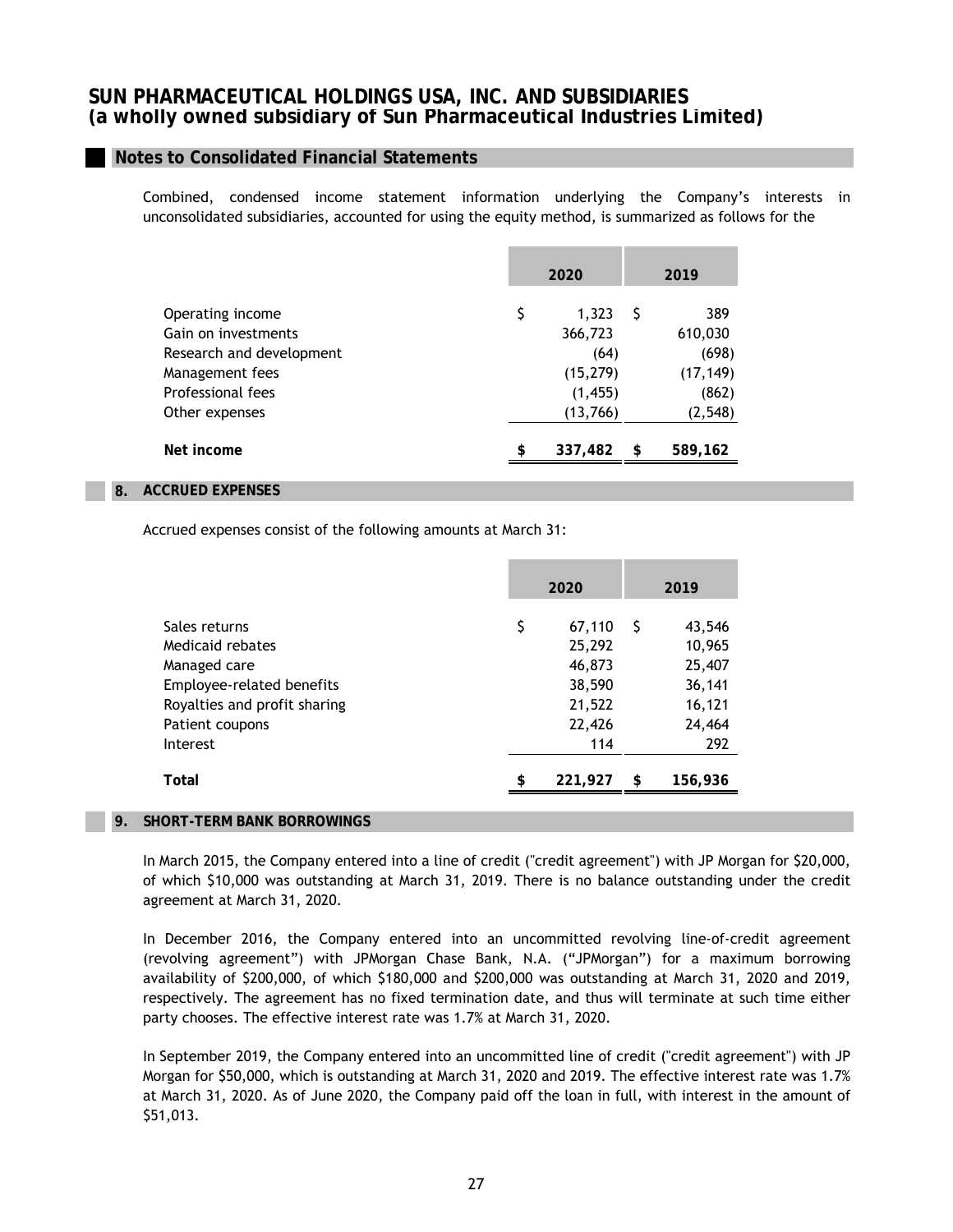In November 2018, the Company entered into an uncommitted line of credit agreement ("credit agreement") with Standard Chartered Bank with a termination date of November 20, 2020. The maximum available borrowings under the credit agreement is \$160,000, which was outstanding at March 31, 2019. There is no balance outstanding under the credit agreement at March 31, 2020.

In June 2020, the Company entered into an uncommitted line of credit agreement ("credit agreement") with Citibank with a termination date of June 2, 2021. The maximum available borrowings under the credit agreement is \$45,000.

#### **10. LONG-TERM DEBT**

As part of the Fiscal 2015 acquisition of Pharmalucence, the Company assumed Pharmalucence's obligation under its bond agreement with the Massachusetts Development Finance Agency. The original amount of the loan was \$20,000 with an assumed balance of \$19,355 at the time of the acquisition in Fiscal 2015. The loan was repaid in full during Fiscal 2019.

#### **11. INCOME TAXES**

The provision for income taxes consists of the following components for the years ended March 31:

|                                               |   | 2020               | 2019            |
|-----------------------------------------------|---|--------------------|-----------------|
| Current expense<br>Deferred (benefit) expense |   | 21,816<br>(13,289) | 2,965<br>12,891 |
| Income tax expense                            | S | 8,527              | 15,856          |

The provision for income taxes is different from that which would be obtained by applying the statutory federal income tax rate to income or loss before income taxes. The items causing the difference are summarized as follows for the years ended March 31:

|                                                                             | 2020 |              |    | 2019               |
|-----------------------------------------------------------------------------|------|--------------|----|--------------------|
| Federal tax at statutory rate<br>State income taxes, net of federal benefit | \$   | 3.241<br>351 | S  | 23,004<br>(6, 237) |
| Deemed repatriation                                                         |      |              |    | 1,068              |
| Dividend income                                                             |      |              |    | (1,699)            |
| GILTI tax                                                                   |      |              |    | 3.316              |
| Research and development credit                                             |      | (1,400)      |    | (1,072)            |
| Uncertain tax position                                                      |      | 3,458        |    |                    |
| Valuation allowance                                                         |      | 210          |    |                    |
| Other                                                                       |      | 2,667        |    | (2,524)            |
| Income tax expense                                                          | \$   | 8,527        | \$ | 15,856             |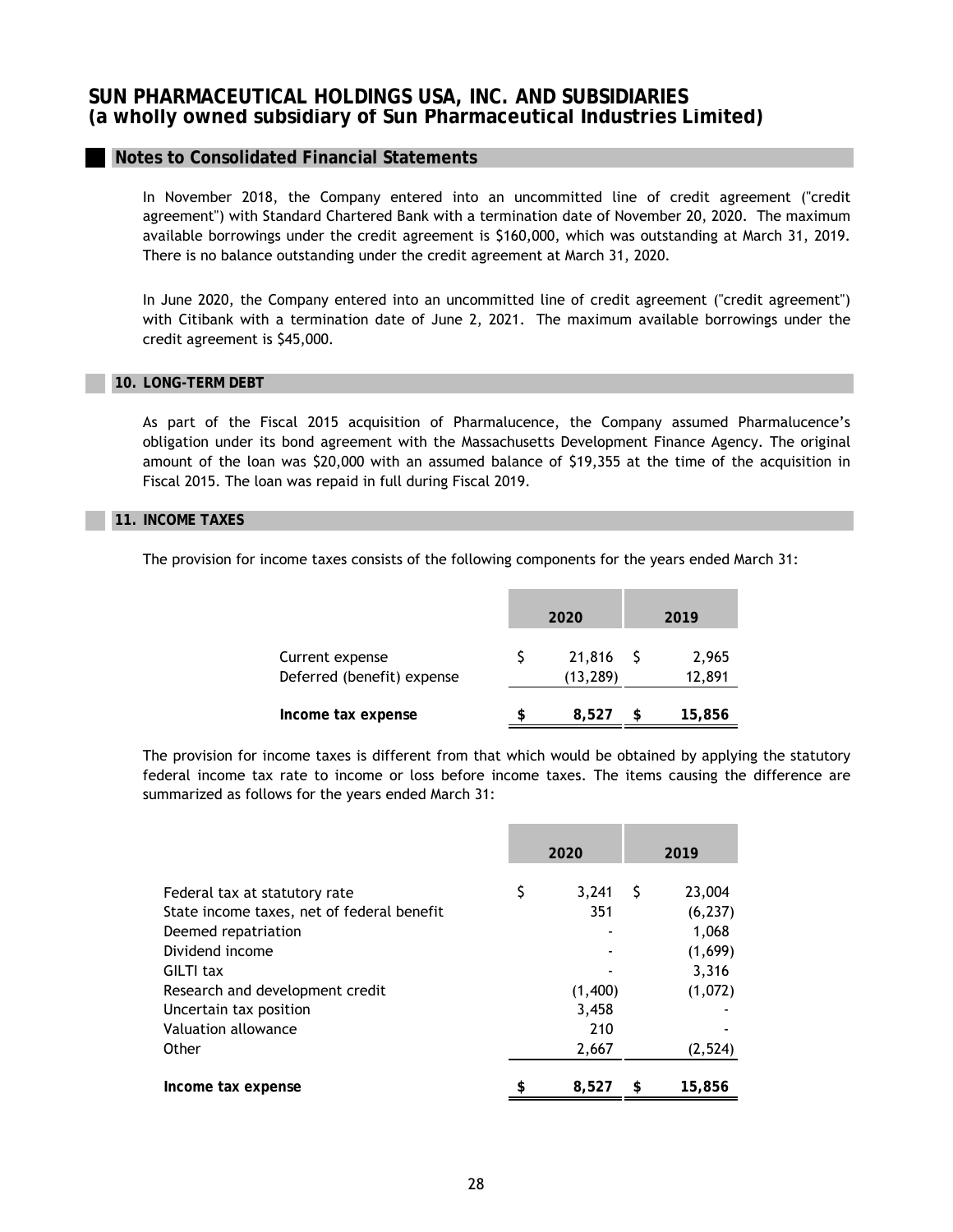# **Notes to Consolidated Financial Statements**

Net deferred income tax assets consist of the following components at March 31:

|                                         | 2020         |      | 2019   |
|-----------------------------------------|--------------|------|--------|
| Deferred tax assets                     |              |      |        |
| Net operating loss carryforwards (NOLs) | \$<br>14,906 | - \$ | 22,959 |
| Receivables                             | 26,558       |      | 13,231 |
| Goodwill and other intangibles          | 10,113       |      | 15,783 |
| Inventory                               | 12,963       |      | 9,548  |
| Research and development credit         |              |      | 2,593  |
| Accrued expenses and other              | 16,692       |      | 18,891 |
|                                         |              |      |        |
| Total deferred tax assets               | 81,232       |      | 83,005 |
| Deferred tax liabilities                |              |      |        |
| Investments                             | 49,028       |      | 63,518 |
| Depreciation                            | 2,672        |      | 1,565  |
| Other                                   | 250          |      | 2,013  |
|                                         |              |      |        |
| Total deferred tax liabilities          | 51,950       |      | 67,096 |
| Net deferred tax assets                 | \$<br>29,282 | \$   | 15,909 |

Valuation allowances against deferred income tax assets are provided when, based upon the weight of available evidence, it is more-likely-than-not that some or all of the deferred tax assets will not be realized. Excluding NOLs there are no such valuation allowances considered necessary as of March 31, 2020 or 2019. Based upon the level of projected future taxable income over the periods in which deferred tax assets are realizable, the Company expects that it is more likely than not that it will realize the benefit of these temporary differences. Some of the Company's NOLs are subject to annual limitations under income tax rules. As a result of such restrictions, certain of such NOLs, amounting to approximately \$41,000, will expire and are not likely to be available for future benefit. Accordingly, the deferred tax asset related to the NOLs has been reduced by the amount of NOLs which the Company will likely not be in a position to utilize prior to their expiration between 2021 and 2033.

The Company analyzed its filing positions in the federal and state jurisdictions where it is required to file income tax returns, for all open tax years (Fiscal 2018 to 2020) in these jurisdictions. The Company identified and recorded unrecognized tax benefits ("UTB") of \$3,458 as of March 31, 2020 as a result of the Internal Revenue Service examinations. The Company does not expect the total amount of UTB to significantly increase or decrease in the next 12 months.

The Internal Revenue Service has completed its examination of Sun's Fiscal 2016 tax return and issued tax return adjustments resulting in approximately \$29,314 of additional tax expense. The Company is disputing the assessment and has included \$3,458 additional tax expense within the Fiscal 2020 tax provision. The IRS has opened an audit related to the 2017 Sun tax return. No final audit adjustments have been communicated related to Sun's Fiscal 2017 return and management believes that such adjustments, if any, will not have a material impact on the Company's consolidated financial statements.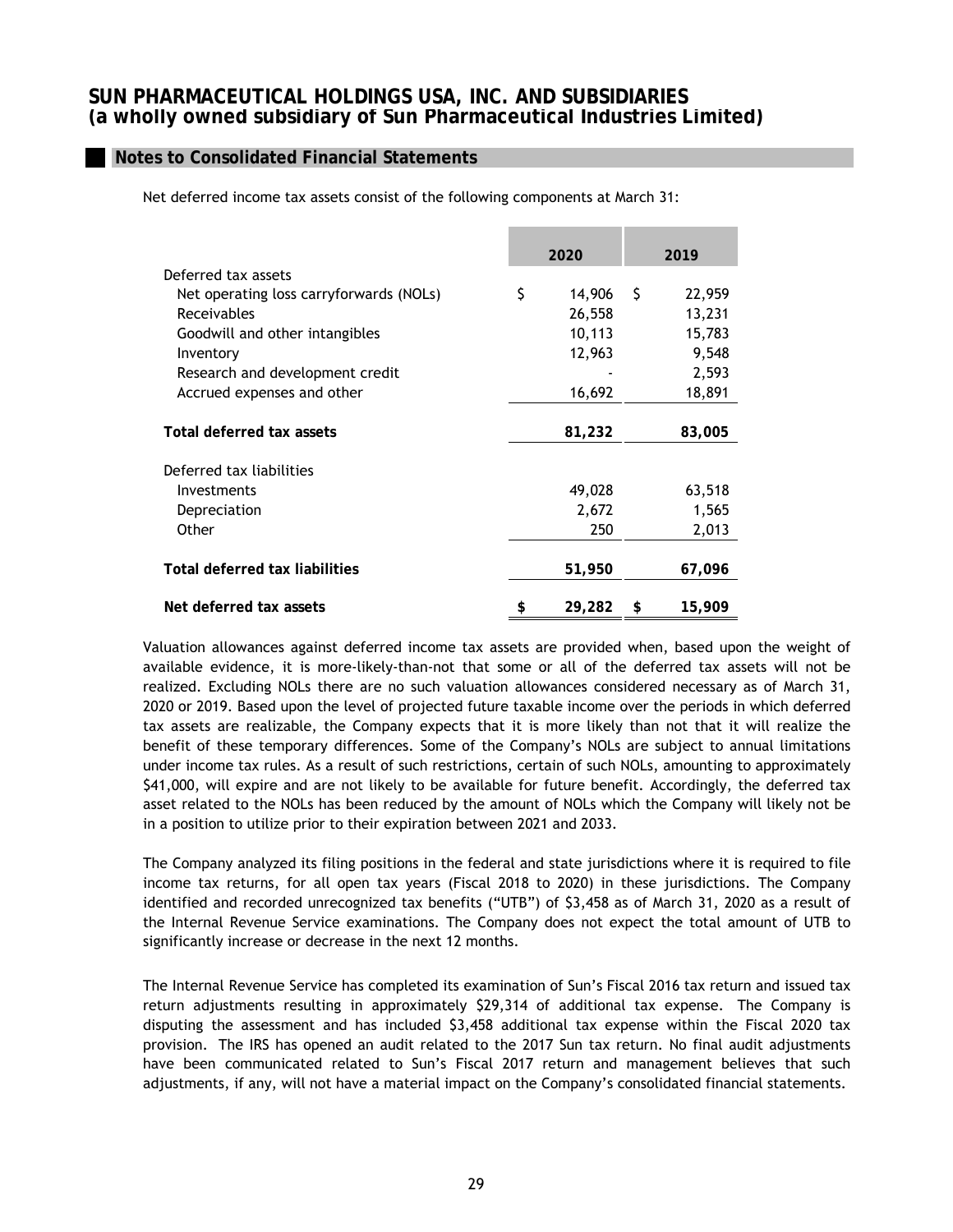# **Notes to Consolidated Financial Statements**

## **12. LEASES (INCLUDING RELATED PARTY)**

The Company conducts a portion of its operations with leased property and equipment, including rental of office and warehouse space in Cranbury, New Jersey, from an affiliated company, Taro. As disclosed in Note 1, effective April 1, 2019 the Company implemented Accounting Standards Codification ("ASC") 842, *Leases* . In accordance with prior guidance, ASC 840, *Leases* , the Company's leases were previously designated as either capital or operating. Previously designated capital leases are now considered finance leases under the new guidance, ASC 842. The designation of operating leases remains substantially unchanged under the new guidance.

Supplemental consolidated balance sheet information related to leases is as follows at March 31, 2020:

| Lease assets                                                                      |    |        |
|-----------------------------------------------------------------------------------|----|--------|
| Operating leases                                                                  | \$ | 10,619 |
| Finance leases (included within property, plant, and equipment)                   |    | 13,189 |
| <b>Total lease assets</b>                                                         |    | 23,808 |
| Liabilities                                                                       |    |        |
| Current:                                                                          |    |        |
| Operating leases                                                                  | \$ | 1,654  |
| Finance leases                                                                    |    | 3,877  |
| Noncurrent:                                                                       |    |        |
| Operating leases                                                                  |    | 9,544  |
| Finance leases                                                                    |    | 9,856  |
| <b>Total lease liabilities</b>                                                    | S  | 24,931 |
| Components of total lease costs were as follows for Fiscal 2020:                  |    |        |
| Operating lease cost (included in administrative expenses)<br>Finance lease cost: | \$ | 2,879  |
| Depreciation on lease assets (included in administrative expenses)                |    | 2,473  |
| Interest on lease liabilities (included in interest expense)                      |    | 1,569  |
| <b>Total lease costs</b>                                                          | \$ | 6,921  |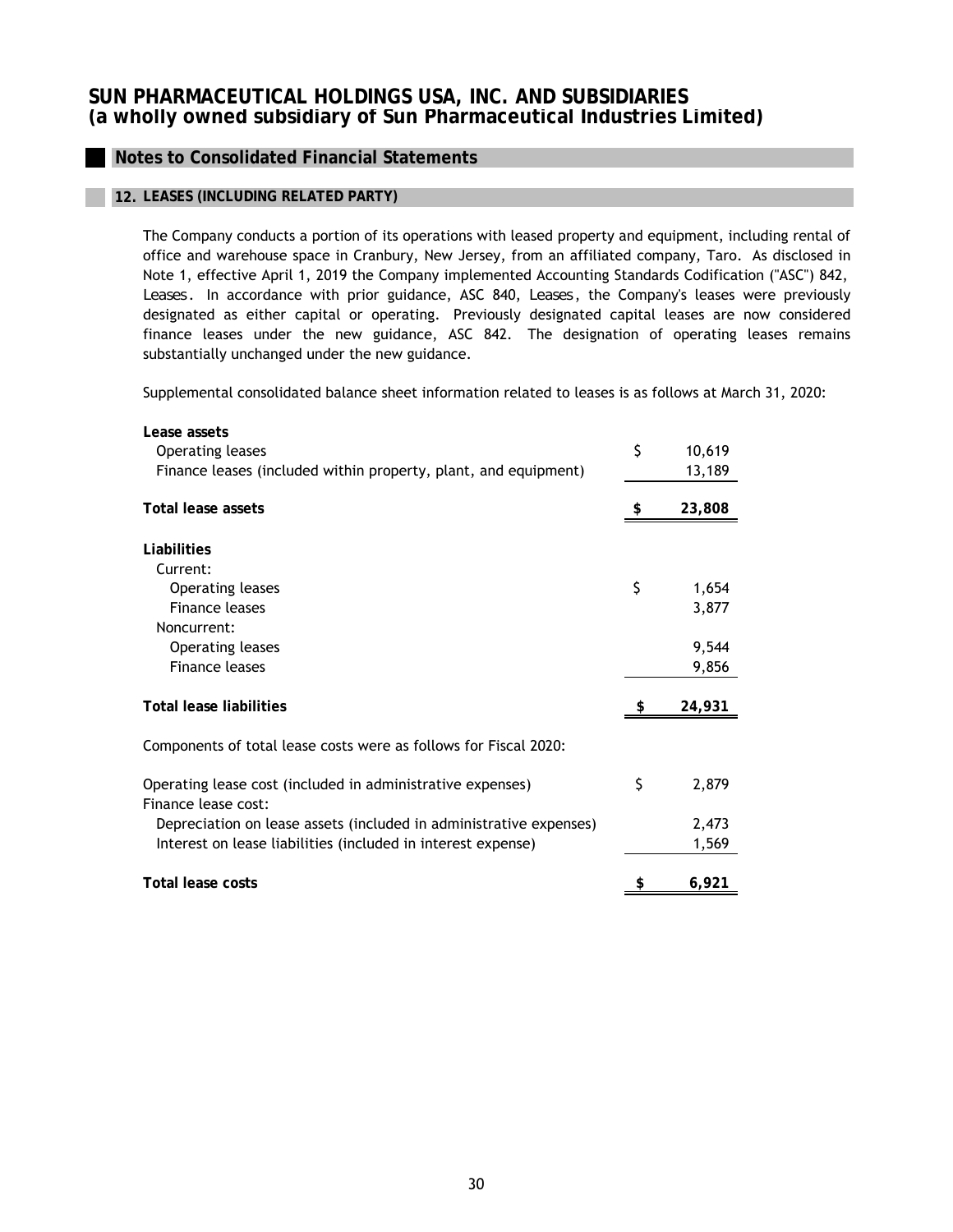## **Notes to Consolidated Financial Statements**

The following is a schedule of annual future minimum lease payments required under leases with initial or remaining noncancelable lease terms in excess of one year as of March 31, 2020:

| <b>Year Ended March 31</b>                                                                                       | Finance<br>Leases                               |     | Operating<br>Leases<br>(including)<br>affiliates) |
|------------------------------------------------------------------------------------------------------------------|-------------------------------------------------|-----|---------------------------------------------------|
| 2021<br>2022<br>2023<br>2024<br>2025<br>Thereafter                                                               | \$<br>4,605<br>3,994<br>3,266<br>1,820<br>1,519 | - S | 2,239<br>2,063<br>2,026<br>1,797<br>920<br>3,070  |
| Total future undiscounted lease payments<br>Less amounts representing interest<br>Total reported lease liability | 15,204<br>1,471<br>13,733                       | \$  | 12,115<br>917<br>11,198                           |

#### **13. ROYALTY AND PROFIT SHARE AGREEMENTS**

The Company has entered into several distribution and profit share arrangements wherein a specified percentage of the profit earned is paid by the Company to unrelated third parties as royalty or profit share expense. During Fiscal 2020 and Fiscal 2019, royalty and profit share expense was \$31,667 and \$30,549, respectively. Of these amounts, \$28,299 and \$26,013, respectively, have been included in cost of goods sold and \$3,368 and \$4,536, respectively, have been included in selling, general and administrative expenses in the consolidated statements of income.

## **14. RETIREMENT PLAN**

Each entity within the Company maintains a deferred compensation plan qualified under Section 401(k) of the Internal Revenue Code. Under these plans, eligible employees are permitted to contribute up to the maximum allowable amount determined by the Internal Revenue Code. The Company may make discretionary matching and profit sharing contributions under the provisions of these plans. The Company made contributions in the amounts of \$6,237 and \$6,065 to the plans for Fiscal 2020 and Fiscal 2019, respectively.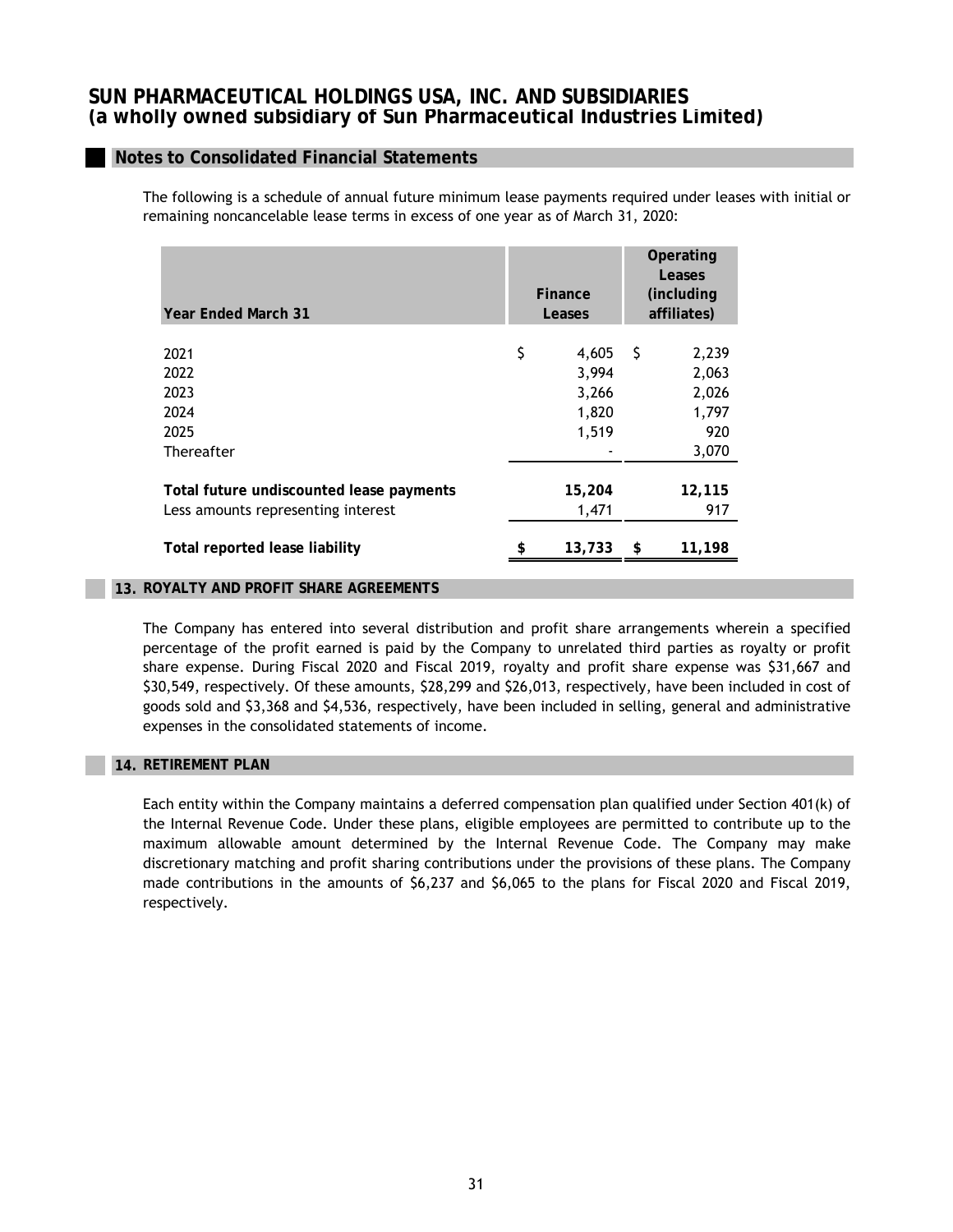## **Notes to Consolidated Financial Statements**

#### **15. SALES CONCENTRATIONS**

#### *Major Customers*

Shipments to four customers, including three wholesalers, accounted for approximately 41% and 48% of net revenues for Fiscal 2020 and Fiscal 2019, respectively. Balances due from these customers (gross outstanding amounts) represented approximately 89% and 87% of gross accounts receivable at March 31, 2020 and 2019, respectively. As is typical in the U.S. retail sector, many of the Company's customers are serviced through their designated wholesalers. Of the net sales made to wholesalers, the majority include sales for various customers of the Company that have underlying direct contracts with the Company that are facilitated through such wholesale customers. No other single customer accounted for more than 10% of net sales for Fiscal 2020 or Fiscal 2019. The loss of any of these customers would have a materially adverse effect on short-term operating results.

#### *Major Products*

Shipments of four products accounted for 41% of net sales for Fiscal 2020. Shipments of three products accounted for 33% of net sales for Fiscal 2019.

#### **16. COMMITMENTS, CONTINGENCIES, AND OTHER MATTERS**

#### *Employment Contracts*

The Company has employment agreements with three of its executive officers that provide for annual salaries that include merit increases and at least a six-month continuance, including insurance benefits, upon termination without cause.

## *Litigation*

The Company and / or its subsidiaries are involved in various legal proceedings including product liability, contracts, employment claims, anti-trust and other regulatory matters relating to conduct of its business. Some of the key matters are discussed below. Most of the legal proceedings involve complex issues, which are specific to the case and don't have precedents and hence for a majority of these claims, it is not possible to make a reasonable estimate of the expected financial effect, if any, that will result from ultimate resolution of the proceedings. This is due to a number of factors, including: the stage of the proceedings and the overall length and the discovery process ; the entitlement of the parties to an action to appeal a decision; the extent of the claims, including the size of any potential class, particularly when damages are not specified or are indeterminate; the possible need for further legal proceedings to establish the appropriate amount of damages, if any ; the settlement posture of the other parties to the litigation and any other factors that may have a material effect on the litigation. The Company makes its assessment of likely outcome, based on the views of internal legal counsel and in consultation with external legal counsel representing the Company. The Company also believes that disclosure of the amount sought by plaintiffs, would not be meaningful because historical evidence indicates that the amounts settled (if any) are significantly different than those claimed by plaintiffs. Some of the legal claims against the Company, if decided against the Company may result into significant impact on its results of operations of a given period during which the claim is settled.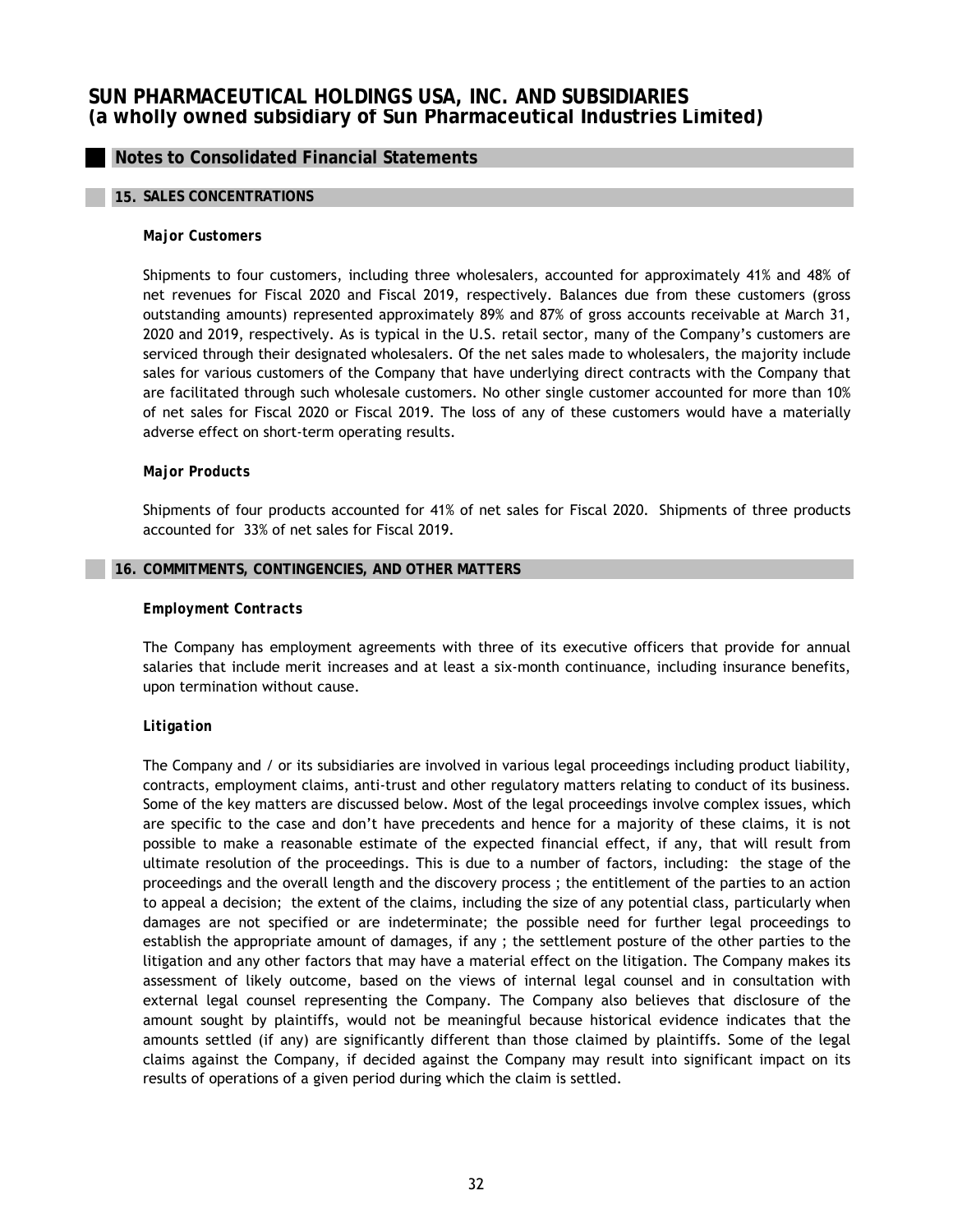## *Antitrust - Generic Drug Price Fixing*

Beginning in 2016, subsidiaries in United States of America (US subsidiaries) separately received a grand jury subpoena from the United States Department of Justice, Antitrust Division, seeking documents relating to corporate and employee records, generic pharmaceutical products and pricing, communications with competitors and others regarding the sale of generic pharmaceutical products, and certain other related matters. The subsidiaries are in the process of responding to the subpoenas. Certain current and former officers and employees in the companies' respective commercial teams have also received related subpoenas. A similar subpoena was received by each subsidiary from the Connecticut Attorney General.

US subsidiaries separately have received a Civil Investigative Demand from the U.S. Department of Justice pursuant to the False Claims Act seeking information relating to corporate and employee records, generic pharmaceutical products and pricing, communications and/or agreements with competitors and others regarding the sale of generic pharmaceutical products, and certain other related matters. The subsidiaries are in the process of responding to the requests.

US subsidiaries, and in the case of two complaints, a former member of one subsidiary's sales group, are defendants along with other pharmaceutical companies in a number of putative class action lawsuits and individual actions brought by purchasers and payors of several generic pharmaceutical products, as well as State Attorneys Generals, alleging a conspiracy with competitors to fix prices, rig bids, or allocate customers, and also an industry-wide conspiracy as to all generic pharmaceutical products. Each of these cases has been transferred to the United States District Court for the Eastern District of Pennsylvania for coordinated proceedings. The Court had sequenced the lawsuits into separate groups for purposes of briefing motions to dismiss. Defendants filed motions to dismiss complaints in the first group. On October 16, 2018, the Court denied the motions with respect to the federal law claims. On February 15, 2019, the Court granted in part and denied in part the motions with respect to the state law claims. Certain cases are proceeding in discovery pursuant to a case management order that is, in part, subject to review by the U.S. Supreme Court.

## *Antitrust - Modanfinil*

The Group was a defendant in a number of putative class action lawsuits and individual actions brought by purchasers and payors, as well as a generic manufacturer, in US alleging that the Company and its affiliates violated antitrust laws in connection with a 2005 patent settlement agreement with Cephalon concerning Modafinil. The cases were transferred to the United States District Court for the Eastern District of Pennsylvania for coordinated proceedings, subsequently the Company has reached settlements in these coordinated proceedings.

## *Antitrust - Lipitor*

The Group is a defendant in a number of putative class action lawsuits and individual actions brought by purchasers and payors in US alleging that the Company and its affiliates violated antitrust laws in connection with a 2008 patent settlement agreement with Pfizer concerning Atorvastatin. The cases have been transferred to the United States District Court for the District of New Jersey for coordinated proceedings. The cases are proceeding in discovery.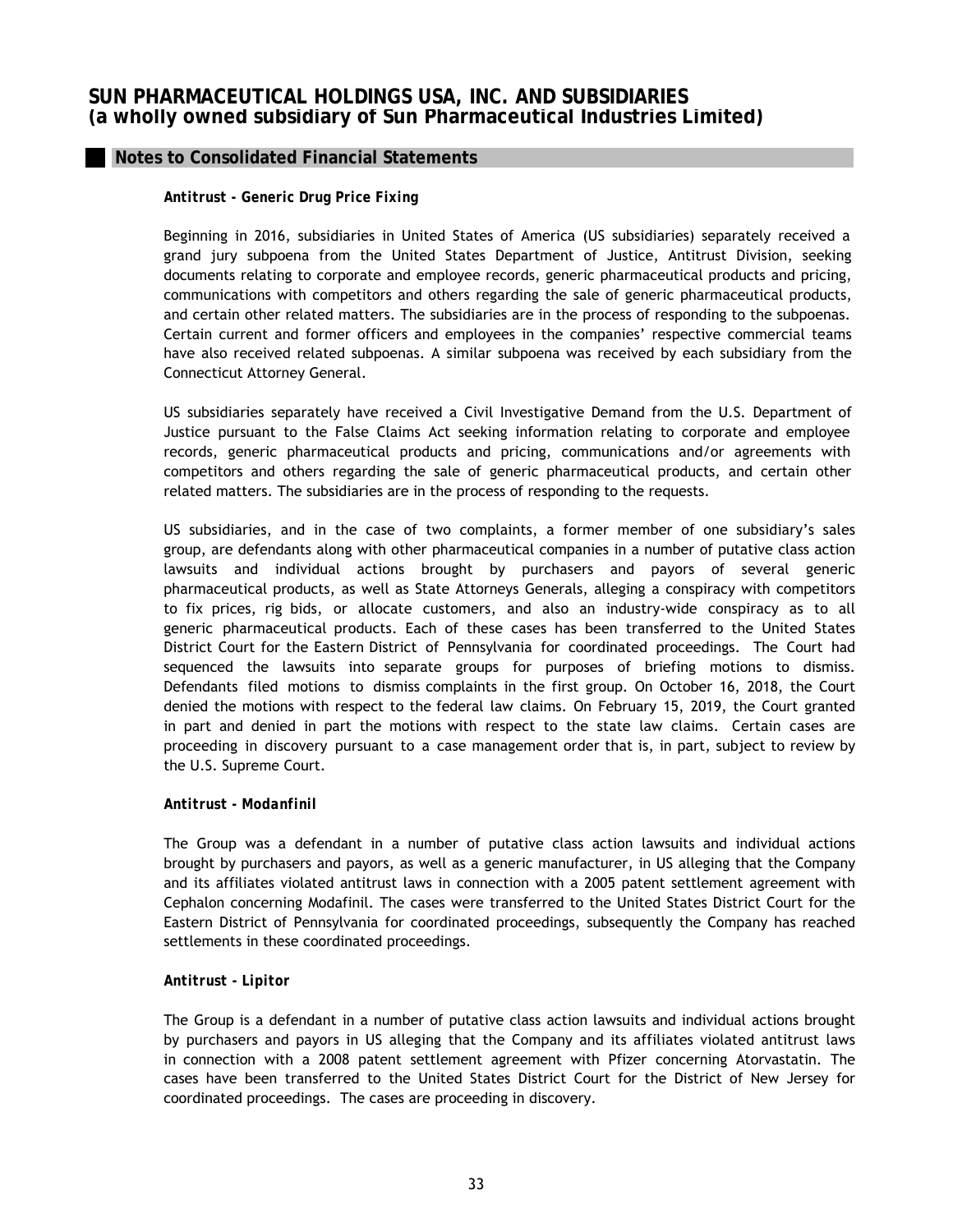## *Antitrust - Ranbaxy Generic Drug Application*

The Group is a defendant in a number of putative class action lawsuits and individual actions brought by purchasers and payors in US alleging that the Company and its affiliates violated antitrust laws and the Racketeer Influenced and Corrupt Organizations Act, with respect to its ANDAs for Valganciclovir, Valsartan and Esomeprazole. The cases have been transferred to the United States District Court for the District of Massachusetts for coordinated proceedings. The cases are proceeding in discovery.

#### *Product Liability and Insurance*

The Company currently maintains a product liability insurance policy which provides coverage on a claims made basis and is subject to annual renewal. In addition, the Company maintains policies for property, workers' compensation and officers' and directors' liability and other general liability claims. There can be no assurance that the coverage limits of these policies will be adequate to cover the Company's liabilities, should they occur, or that such insurance may not be available in the future on acceptable terms or at all.

#### *Regulatory Matters*

All facilities remain in good standing for certified good manufacturing practice ("cGMP") compliance for FDA registered drug or device manufacturing operations.

#### *Economic Uncertainty*

The outbreak of a novel coronavirus (COVID-19), which the World Health Organization declared in March 2020 to be a pandemic, continues to spread throughout the United States of America and the globe. Many United State Governors issued temporary Executive Orders that, among other stipulations, effectively prohibit in-person work activities for most industries and businesses, having the effect of suspending or severely curtailing operations. The extent of the ultimate impact of the pandemic on the Company's operational and financial performance will depend on various developments, including the duration and spread of the outbreak, and its impact on customers, employees, and vendors, all of which cannot be reasonably predicted at this time. While management reasonably expects the COVID-19 outbreak to negatively impact the Company's financial condition, operating results, and timing and amounts of cash flows, the related financial consequences and duration are highly uncertain.